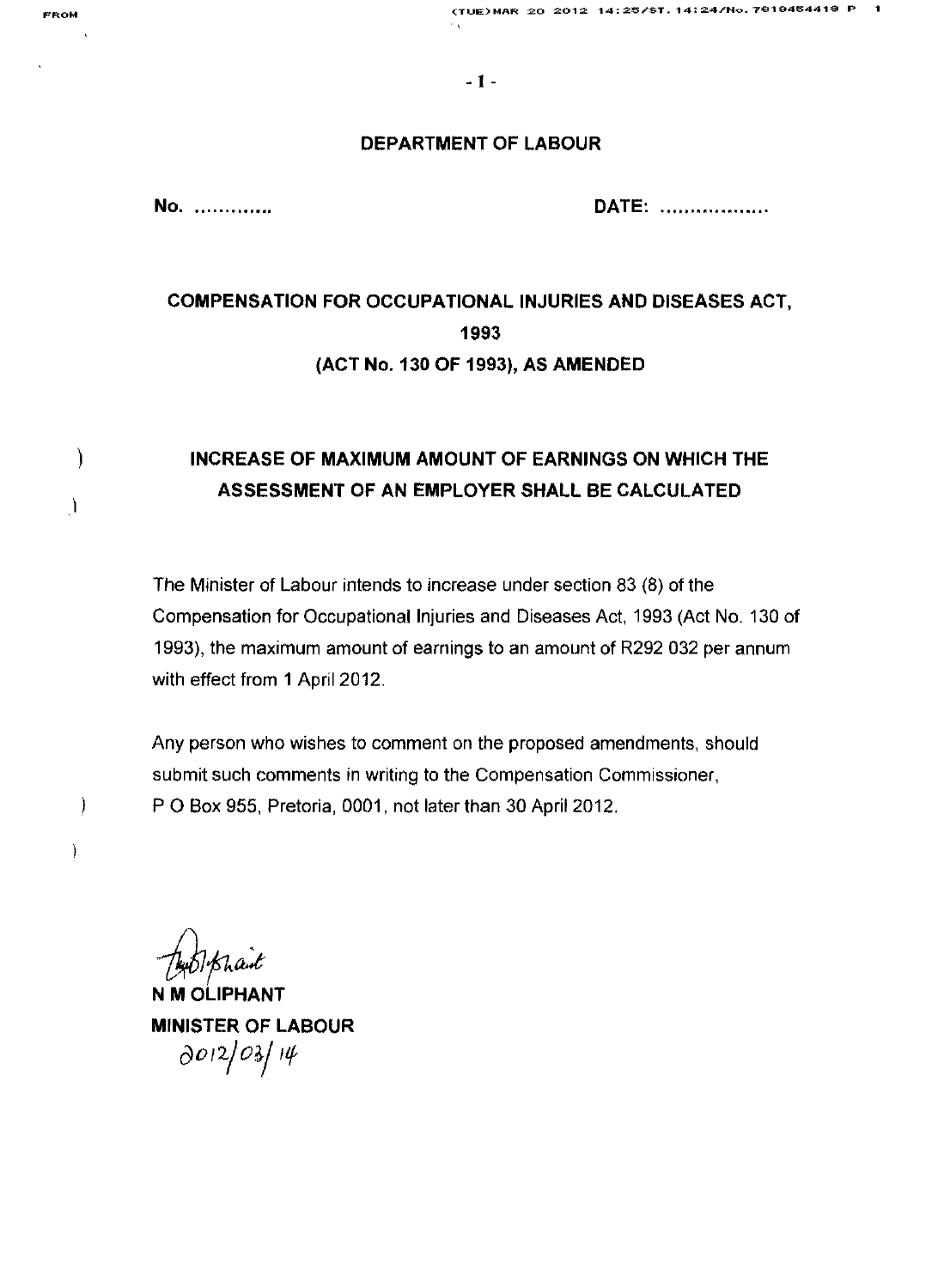#### DEPARTMENT OF LABOUR

No ............. . DATE: ................ ..

# COMPENSATION FOR OCCUPATIONAL INJURIES AND DISEASES ACT, 1993 (ACT No. 130 OF 1993), AS AMENDED

### INCREASE IN MONTHLY PENSIONS

The Minister of Labour intends to increase in terms of section 57(1) of the Compensation for Occupational Injuries and Diseases Act, 1993 (Act No 130 of 1993), the monthly pensions payable in terms of sections 39(1) (c) and (d) and 40(1 )(a), (b), (c) and (d) of the Workmen's Compensation Act, 1941 (Act No. 30 of 1941), and in terms of sections  $49(1)(a)$  and  $54(1)(a)$ , (b), (c) and (d)(i) of the Compensation for Occupational Injuries and Diseases Act, 1993 (Act No. 130 of 1993), by 5.1 % + 100 % catch up purchasing power in respect of accidents which occurred before 1 April 2011 as well as occupational diseases which were diagnosed before 1 April 2011, with a pro-rata increase applicable for accidents that occurred and occupational diseases that were diagnosed from 1 April 2011 to 31 March 2012 with effect from 1 April 2012.

| Date of<br>accident/date<br>diagnosed | 100% CPI<br>Catch-up<br><b>Increase</b> | <b>Basic</b><br>increase of<br>5.1% | <b>Total Increase</b><br>effective<br>1 June 2012 |
|---------------------------------------|-----------------------------------------|-------------------------------------|---------------------------------------------------|
| 1960/01/31                            | 10.415%                                 | 5.100%                              | 16.046%                                           |
| 1960/02/29                            | 10.415%                                 | 5.100%                              | 16.046%                                           |
| 1960/03/31                            | 10.415%                                 | 5.100%                              | 16.046%                                           |
| 1960/04/30                            | 10.415%                                 | 5.100%                              | 16.046%                                           |
| 1960/05/31                            | 10.415%                                 | 5.100%                              | 16.046%                                           |
| 1960/06/30                            | 10.415%                                 | 5.100%                              | 16.046%                                           |
| 1960/07/31                            | 10.415%                                 | 5.100%                              | 16.046%                                           |
| 1960/08/31                            | 10.415%                                 | 5.100%                              | 16.046%                                           |
| 1960/09/30                            | 10.415%                                 | 5.100%                              | 16.046%                                           |

 $\mathcal{C}$ 

 $\mathcal{C}$ 

 $\cdot$ 

Ì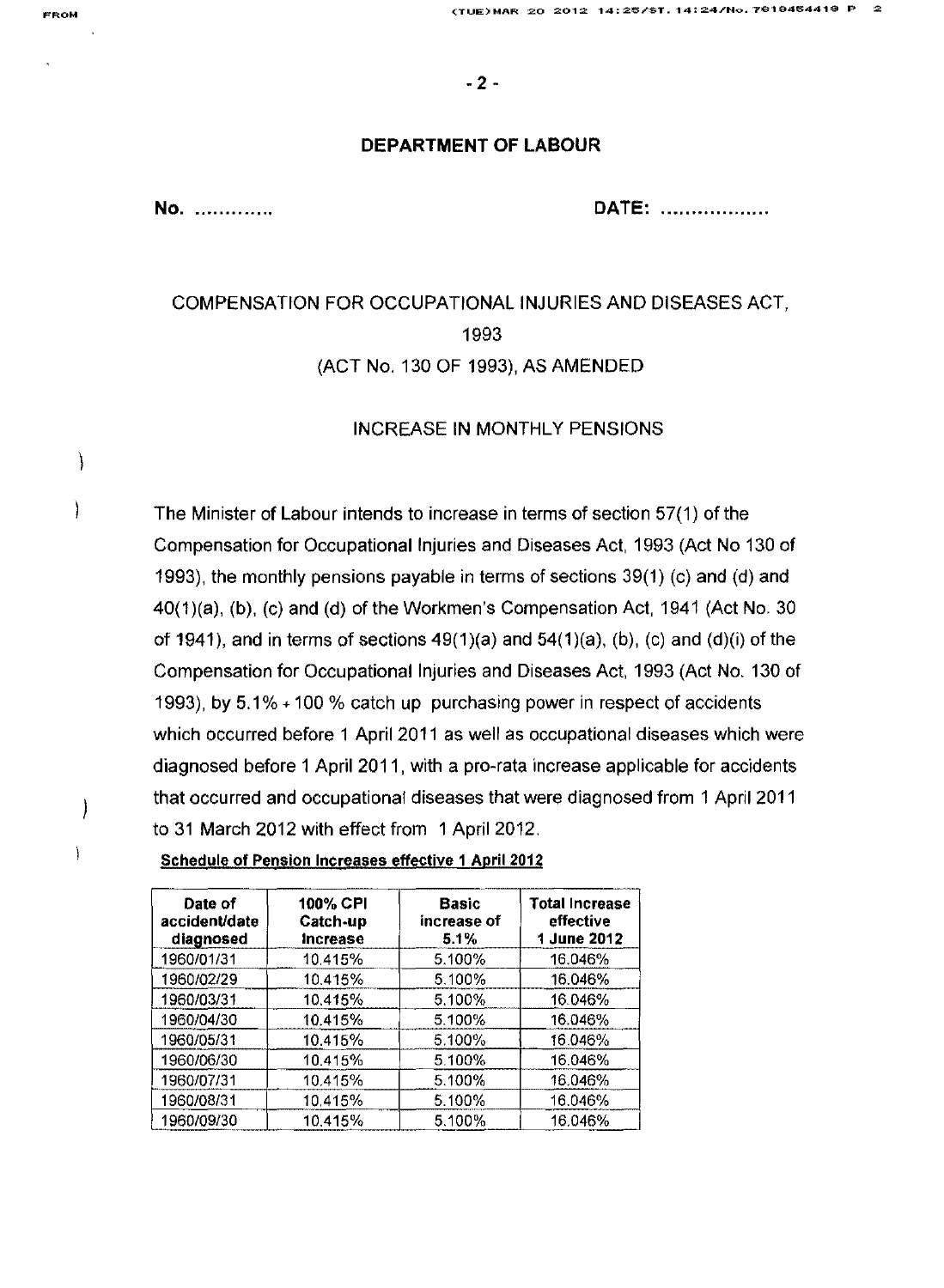$\hat{\mathcal{L}}$ 

 $\bar{\phantom{a}}$ 

 $\big)$ 

 $\begin{matrix} \end{matrix}$ 

 $\big)$ 

 $\mathcal{Y}$ 

| 1960/10/31 | 10.415% | 5.100% | 16.046% |
|------------|---------|--------|---------|
| 1960/11/30 | 10.415% | 5.100% | 16.046% |
| 1960/12/31 | 10.415% | 5.100% | 16.046% |
| 1961/01/31 | 10.415% | 5.100% | 16.046% |
| 1961/02/28 | 10.415% | 5.100% | 16.046% |
| 1961/03/31 | 10.415% | 5.100% | 16.046% |
| 1961/04/30 | 10.415% | 5.100% | 16.046% |
| 1961/05/31 | 10.415% | 5.100% | 16.046% |
| 1961/06/30 | 10.415% | 5.100% | 16.046% |
| 1961/07/31 | 10.415% | 5.100% | 16.046% |
| 1961/08/31 | 10.415% | 5.100% | 16.046% |
| 1961/09/30 | 10.415% | 5.100% | 16.046% |
| 1961/10/31 | 10.415% | 5.100% | 16.046% |
| 1961/11/30 | 10.415% | 5.100% | 16.046% |
| 1961/12/31 | 10.415% | 5.100% | 16.046% |
| 1962/01/31 | 10.415% | 5.100% | 16.046% |
| 1962/02/28 | 10.415% | 5.100% | 16.046% |
| 1962/03/31 | 10.415% | 5.100% | 16.046% |
| 1962/04/30 | 10.415% | 5.100% | 16.046% |
| 1962/05/31 | 10,408% | 5.100% | 16.039% |
| 1962/06/30 | 10.408% | 5.100% | 16.039% |
| 1962/07/31 | 10.408% | 5.100% | 16.039% |
| 1962/08/31 | 10.408% | 5.100% | 16.039% |
| 1962/09/30 | 10.408% | 5.100% | 16.039% |
| 1962/10/31 | 10.408% | 5.100% | 16.039% |
| 1962/11/30 | 10.408% | 5.100% | 16.039% |
| 1962/12/31 |         | 5.100% | 16.039% |
|            | 10.408% |        |         |
| 1963/01/31 | 10.408% | 5.100% | 16.039% |
| 1963/02/28 | 10.408% | 5.100% | 16.039% |
| 1963/03/31 | 10.408% | 5.100% | 16.039% |
| 1963/04/30 | 10.408% | 5.100% | 16.039% |
| 1963/05/31 | 10.408% | 5.100% | 16.039% |
| 1963/06/30 | 10.408% | 5.100% | 16.039% |
| 1963/07/31 | 10.408% | 5.100% | 16.039% |
| 1963/08/31 | 10.408% | 5.100% | 16.039% |
| 1963/09/30 | 10.408% | 5.100% | 16.039% |
| 1963/10/31 | 10.408% | 5.100% | 16.039% |
| 1963/11/30 | 10.408% | 5.100% | 16.039% |
| 1963/12/31 | 10.408% | 5.100% | 16.039% |
| 1964/01/31 | 10.408% | 5.100% | 16.039% |
| 1964/02/29 | 10.408% | 5.100% | 16.039% |
| 1964/03/31 | 10.408% | 5.100% | 16.039% |
| 1964/04/30 | 10.401% | 5.100% | 16.031% |
| 1964/05/31 | 10.401% | 5.100% | 16.031% |
| 1964/06/30 | 10.401% | 5.100% | 16.031% |
| 1964/07/31 | 10.401% | 5.100% | 16.031% |
| 1964/08/31 | 10.395% | 5.100% | 16.025% |
| 1964/09/30 | 10.395% | 5.100% | 16.025% |
| 1964/10/31 | 10.395% | 5.100% | 16.025% |
| 1964/11/30 | 10.395% | 5.100% | 16.025% |
| 1964/12/31 | 10.395% | 5.100% | 16.025% |
| 1965/01/31 | 10.395% | 5.100% | 16.025% |
|            |         |        |         |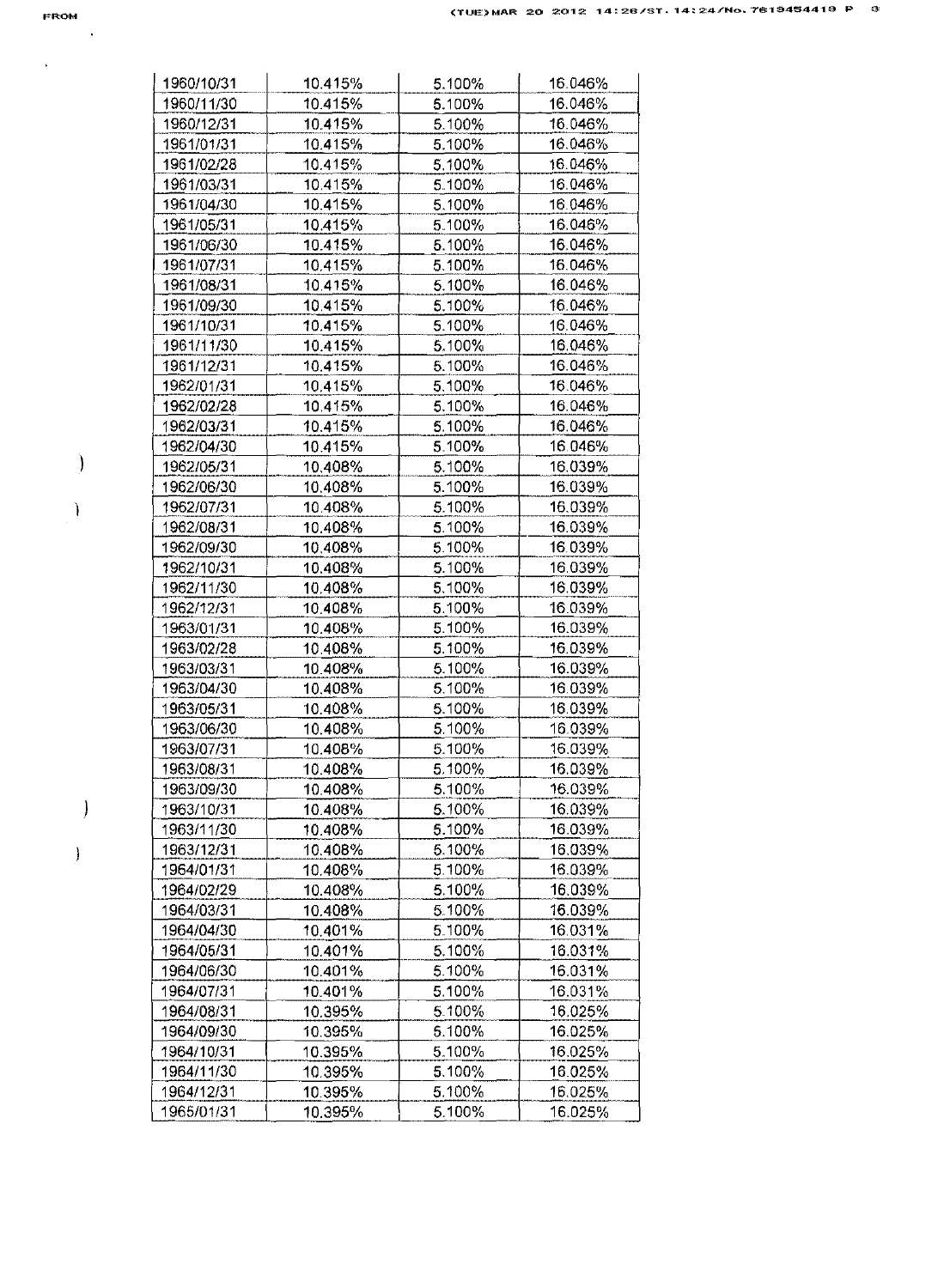$\frac{1}{2}$ 

 $\sim$ 

 $\begin{matrix} \end{matrix}$ 

 $\,$   $\,$ 

| 1965/02/28               | 10.395%            | 5.100%           | 16.025%            |
|--------------------------|--------------------|------------------|--------------------|
| 1965/03/31               | 10.395%            | 5.100%           | 16.025%            |
| 1965/04/30               | 10.395%            | 5.100%           | 16.025%            |
| 1965/05/31               | 10.395%            | 5.100%           | 16.025%            |
| 1965/06/30               | 10.395%            | 5.100%           | 16.025%            |
| 1965/07/31               | 10.395%            | 5.100%           | 16.025%            |
| 1965/08/31               | 10.395%            | 5.100%           | 16.025%            |
| 1965/09/30               | 10.395%            | 5.100%           | 16.025%            |
| 1965/10/31               | 10.395%            | 5.100%           | 16.025%            |
| 1965/11/30               | 10.395%            | 5.100%           | 16.025%            |
| 1965/12/31               | 10.395%            | 5.100%           | 16.025%            |
| 1966/01/31               | 10.395%            | 5.100%           | 16.025%            |
| 1966/02/28               | 10.395%            | 5.100%           | 16.025%            |
| 1966/03/31               | 10.387%            | 5.100%           | 16.017%            |
| 1966/04/30               | 10.387%            | 5.100%           | 16.017%            |
| 1966/05/31               | 10.387%            | 5.100%           | 16.017%            |
| 1966/06/30               | 10.387%            | 5.100%           | 16.017%            |
| 1966/07/31               | 10.387%            | 5.100%           | 16.017%            |
| 1966/08/31               | 10.387%            | 5.100%           | 16.017%            |
| 1966/09/30               | 10.380%            | 5.100%           | 16.009%            |
| 1966/10/31               | 10.380%            | 5.100%           | 16.009%            |
| 1966/11/30               | 10.380%            | 5.100%           | 16.009%            |
| 1966/12/31               | 10.380%            | 5.100%           | 16.009%            |
| 1967/01/31               | 10.380%            | 5.100%           | 16.009%            |
| 1967/02/28               | 10.380%            | 5.100%           | 16.009%            |
| 1967/03/31               | 10.380%            | 5.100%           | 16,009%            |
| 1967/04/30               | 10.380%            | 5.100%           | 16.009%            |
| 1967/05/31               | 10.380%            | 5.100%           | 16.009%            |
| 1967/06/30               | 10.380%            | 5.100%           | 16.009%            |
| 1967/07/31               | 10.380%            | 5.100%           | 16.009%            |
| 1967/08/31               | 10.380%            | 5.100%           | 16.009%            |
| 1967/09/30               | 10.380%            | 5.100%           | 16.009%            |
| 1967/10/31               | 10.380%            | 5.100%           | 16.009%            |
| 1967/11/30               | 10.380%            | 5.100%           | 16.009%            |
| 1967/12/31               | 10.380%            | 5.100%           | 16.009%            |
| 1968/01/31               | 10.380%            | 5.100%           | 16.009%            |
| 1968/02/29               | 10.380%            | 5.100%           | 16.009%            |
| 1968/03/31               | 10.380%            | 5.100%           | 16.009%            |
| 1968/04/30               | 10.380%            | 5.100%           | 16.009%            |
| 1968/05/31               | 10.380%            | 5.100%           | 16.009%            |
| 1968/06/30               | 10.380%            | 5.100%           | 16.009%            |
| 1968/07/31               | 10.374%            | 5.100%           | 16.003%            |
| 1968/08/31               | 10.374%            | 5.100%           | 16.003%            |
| 1968/09/30               | 10.374%            | 5.100%           | 16.003%            |
| 1968/10/31               | 10.374%            | 5.100%           | 16.003%            |
| 1968/11/30               | 10.374%            | 5.100%           | 16.003%            |
| 1968/12/31               | 10.374%            | 5.100%           | 16.003%            |
| 1969/01/31               | 10.374%            | 5.100%           | 16.003%            |
|                          |                    |                  |                    |
|                          |                    |                  |                    |
| 1969/02/28               | 10.374%            | 5.100%           | 16.003%            |
| 1969/03/31<br>1969/04/30 | 10.366%<br>10.366% | 5.100%<br>5.100% | 15.995%<br>15.995% |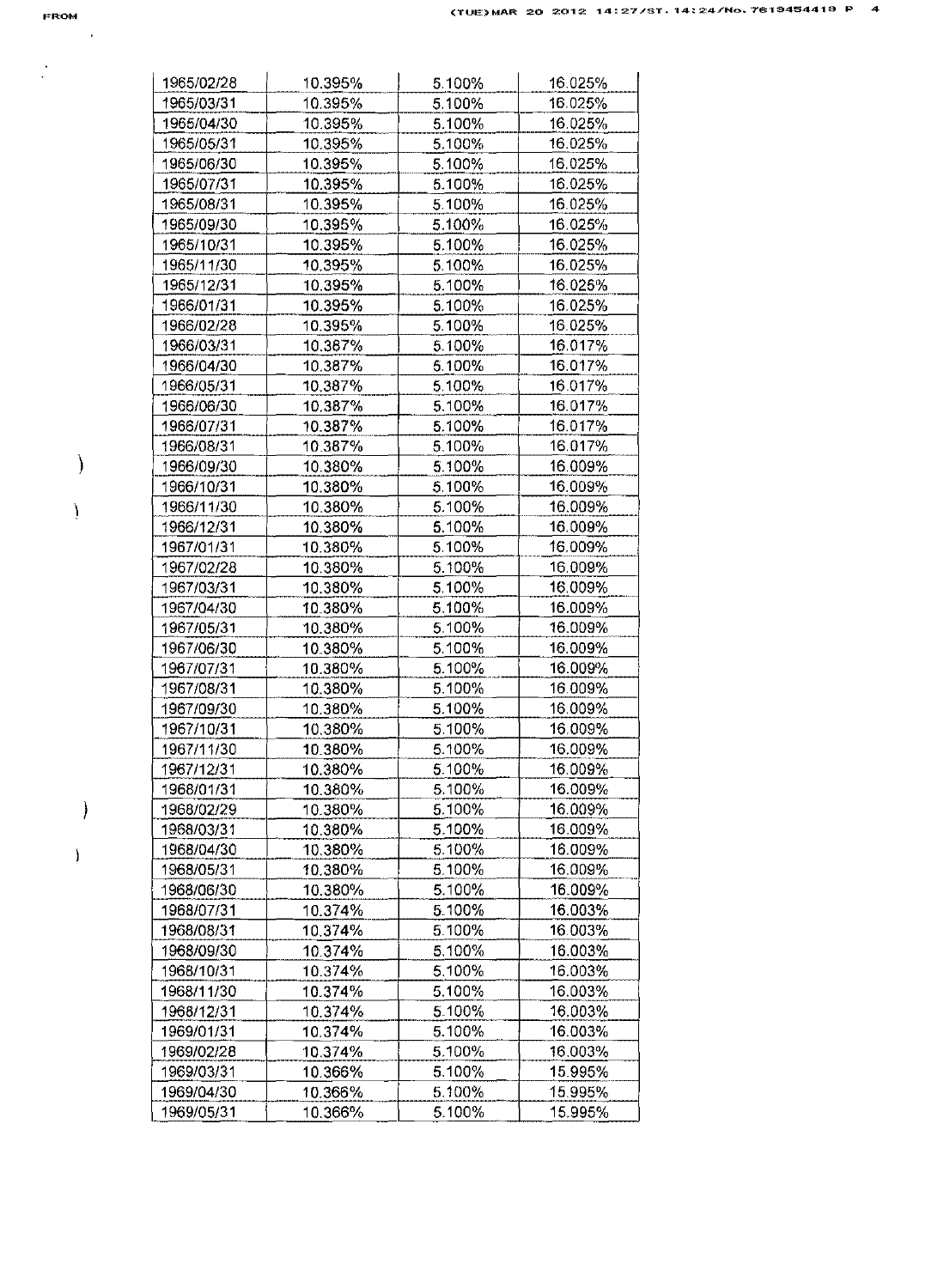$\omega_{\rm{max}}$ 

 $\sim$   $\alpha$ 

 $\big)$ 

 $\bar{1}$ 

 $\big)$ 

 $\bar{1}$ 

| 1969/06/30 | 10.366% | 5.100%           | 15.995%            |
|------------|---------|------------------|--------------------|
| 1969/07/31 | 10.366% | 5.100%           | 15.995%            |
| 1969/08/31 | 10.366% | 5.100%           | 15.995%            |
| 1969/09/30 | 10.366% | 5.100%           | 15.995%            |
| 1969/10/31 | 10.360% | 5.100%           | 15.988%            |
| 1969/11/30 | 10.360% | 5.100%           | 15.988%            |
| 1969/12/31 | 10.360% | 5.100%           | 15.988%            |
| 1970/01/31 | 10.360% | 5.100%           | 15.988%            |
| 1970/02/28 | 10.360% | 5.100%           | 15.988%            |
| 1970/03/31 | 10.360% | 5.100%           | 15.988%            |
| 1970/04/30 | 10.353% | 5.100%           | 15.981%            |
| 1970/05/31 | 10.353% | 5.100%           | 15.981%            |
| 1970/06/30 | 10.353% | 5.100%           | 15.981%            |
| 1970/07/31 | 10.353% | 5.100%           | 15.981%            |
| 1970/08/31 | 10.345% | 5.100%           | 15.973%            |
| 1970/09/30 | 10.345% | 5.100%           | 15.973%            |
| 1970/10/31 | 10.345% | 5.100%           | 15.973%            |
| 1970/11/30 | 10.345% | 5.100%           | 15.973%            |
| 1970/12/31 | 10.345% | 5.100%           | 15.973%            |
| 1971/01/31 | 10.345% | 5.100%           | 15.973%            |
| 1971/02/28 | 10.345% | 5.100%           | 15.973%            |
| 1971/03/31 | 10.339% | 5.100%           | 15.966%            |
| 1971/04/30 | 10.339% | 5.100%           | 15.966%            |
| 1971/05/31 | 10.339% | 5.100%           | 15.966%            |
| 1971/06/30 | 10.339% | 5.100%           | 15.966%            |
| 1971/07/31 | 10.339% | 5.100%           | 15.966%            |
| 1971/08/31 | 10.331% | 5.100%           | 15.958%            |
| 1971/09/30 | 10.331% | 5.100%           | 15.958%            |
| 1971/10/31 | 10.325% | 5.100%           | 15.952%            |
| 1971/11/30 | 10.325% | 5.100%           | 15.952%            |
| 1971/12/31 | 10.325% | 5.100%           | 15.952%            |
| 1972/01/31 | 10.325% | 5.100%           | 15.952%            |
| 1972/02/29 | 10.325% | 5.100%           | 15.952%            |
| 1972/03/31 | 10.325% | 5.100%           | 15.952%            |
| 1972/04/30 | 10.325% | 5.100%           | 15.952%            |
| 1972/05/31 | 10.325% | 5.100%           | 15.952%            |
| 1972/06/30 | 10.325% | 5.100%           | 15.952%            |
| 1972/07/31 | 10.318% | 5.100%           | 15.944%            |
| 1972/08/31 | 10.312% | 5.100%           | 15.938%            |
| 1972/09/30 | 10.312% | 5.100%           | 15.938%            |
| 1972/10/31 | 10.304% | 5.100%           | 15.930%            |
| 1972/11/30 | 10.304% | 5.100%           | 15.930%            |
| 1972/12/31 | 10.304% | 5.100%           | 15.930%            |
| 1973/01/31 | 10.304% | 5.100%           | 15.930%            |
| 1973/02/28 | 10.304% | 5.100%           | 15.930%            |
| 1973/03/31 | 10.297% | 5.100%           | 15.922%            |
| 1973/04/30 | 10.291% |                  |                    |
| 1973/05/31 |         | 5.100%<br>5.100% | 15.916%<br>15.916% |
| 1973/06/30 | 10.291% | 5.100%           | 15.916%            |
|            | 10.291% |                  |                    |
| 1973/07/31 | 10.283% | 5.100%           | 15.907%            |
| 1973/08/31 | 10.283% | 5.100%           | 15.907%            |
| 1973/09/30 | 10.283% | 5.100%           | 15.907%            |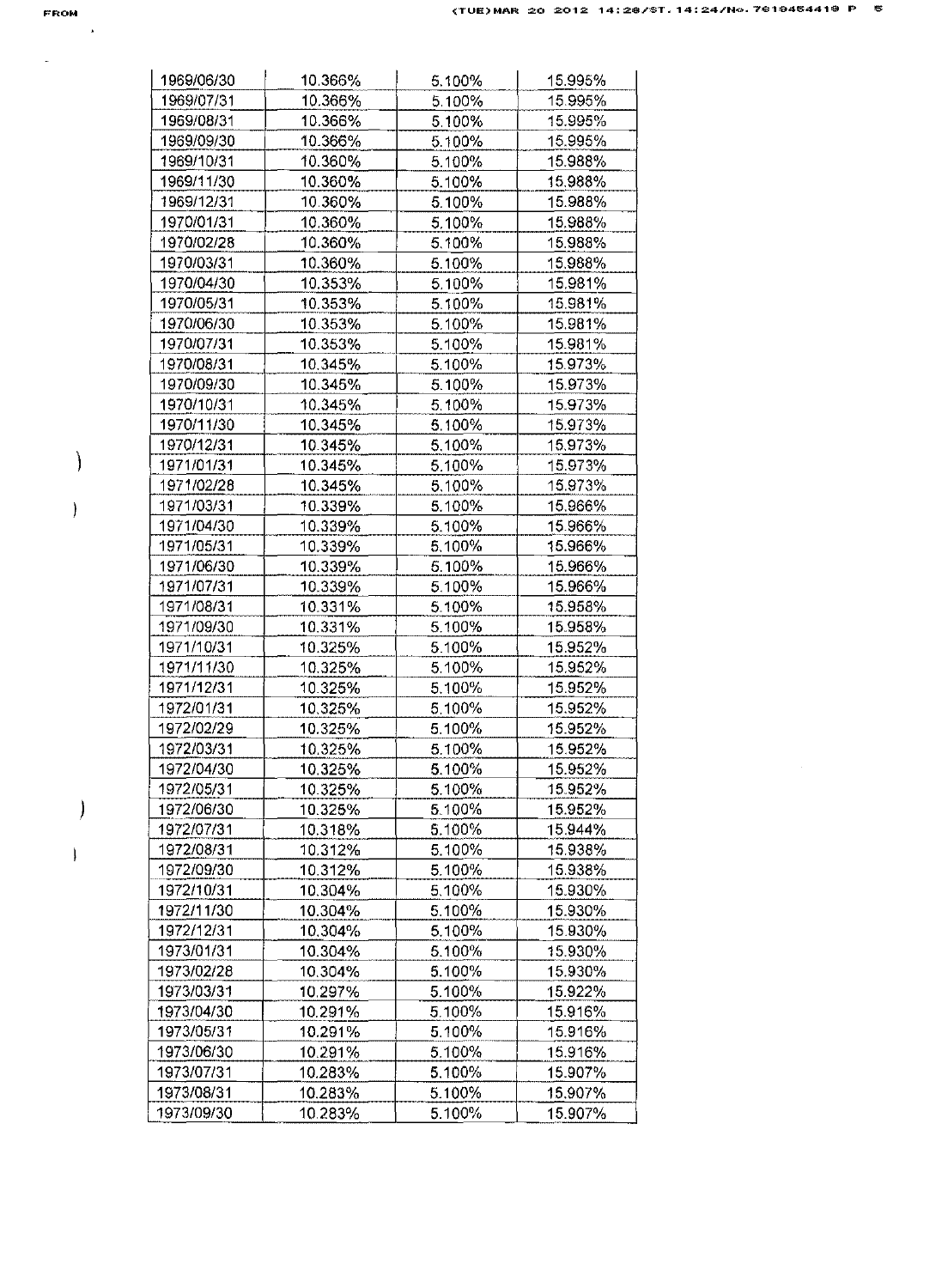| FROM |   |  |
|------|---|--|
|      | ٠ |  |

 $\Delta \sim 10^{11}$  m  $^{-1}$ 

 $\mathcal{E}$ 

 $\Big)$ 

 $\Big)$ 

 $\frac{1}{2}$ 

| 1973/10/31               | 10.277%            | 5.100%           | 15.901%            |
|--------------------------|--------------------|------------------|--------------------|
| 1973/11/30               | 10.277%            | 5.100%           | 15.901%            |
| 1973/12/31               | 10.277%            | 5.100%           | 15.901%            |
| 1974/01/31               | 10.270%            | 5.100%           | 15.894%            |
| 1974/02/28               | 10.270%            | 5.100%           | 15.894%            |
| 1974/03/31               | 10.262%            | 5.100%           | 15.885%            |
| 1974/04/30               | 10.262%            | 5.100%           | 15.885%            |
| 1974/05/31               | 10.256%            | 5.100%           | 15.879%            |
| 1974/06/30               | 10.249%            | 5.100%           | 15.872%            |
| 1974/07/31               | 10.249%            | 5.100%           | 15.872%            |
| 1974/08/31               | 10.242%            | 5.100%           | 15.864%            |
| 1974/09/30               | 10.235%            | 5.100%           | 15.857%            |
| 1974/10/31               | 10.235%            | 5.100%           | 15.857%            |
| 1974/11/30               | 10.228%            | 5.100%           | 15.850%            |
| 1974/12/31               | 10.228%            | 5.100%           | 15.850%            |
| 1975/01/31               | 10.221%            | 5.100%           | 15.842%            |
| 1975/02/28               | 10.214%            | 5.100%           | 15.835%            |
| 1975/03/31               | 10.214%            | 5.100%           | 15.835%            |
| 1975/04/30               | 10.208%            | 5.100%           | 15.829%            |
| 1975/05/31               | 10.208%            | 5.100%           | 15.829%            |
| 1975/06/30               | 10.201%            | 5.100%           | 15.821%            |
| 1975/07/31               | 10.193%            | 5.100%           | 15.813%            |
| 1975/08/31               |                    | 5.100%           | 15.813%            |
| 1975/09/30               | 10.193%<br>10.187% | 5.100%           | 15.807%            |
|                          |                    |                  |                    |
| 1975/10/31<br>1975/11/30 | 10.187%<br>10.180% | 5.100%<br>5.100% | 15.807%<br>15.799% |
|                          |                    |                  |                    |
| 1975/12/31               | 10.180%            | 5.100%           | 15.799%            |
| 1976/01/31               | 10.180%            | 5.100%           | 15.799%            |
| 1976/02/29               | 10.173%            | 5.100%           | 15.792%<br>15.784% |
| 1976/03/31               | 10.166%            | 5.100%           |                    |
| 1976/04/30               | 10.159%            | 5.100%           | 15.777%            |
| 1976/05/31               | 10.159%            | 5.100%           | 15.777%            |
| 1976/06/30               | 10.153%            | 5.100%           | 15.771%            |
| 1976/07/31               | 10.153%            | 5.100%           | 15.771%            |
| 1976/08/31               | 10.139%            | 5.100%           | 15.756%            |
| 1976/09/30               | 10.139%            | 5.100%           | 15.756%            |
| 1976/10/31               | 10.139%            | 5.100%           | 15.756%            |
| 1976/11/30               | 10.139%            | 5.100%           | 15.756%            |
| 1976/12/31               | 10.132%            | 5.100%           | 15.749%            |
| 1977/01/31               | 10.124%            | 5.100%           | 15.740%            |
| 1977/02/28               | 10.124%            | 5.100%           | 15.740%            |
| 1977/03/31               | 10.118%            | 5.100%           | 15.734%            |
| 1977/04/30               | 10.105%            | 5.100%           | 15.720%            |
| 1977/05/31               | 10.105%            | 5.100%           | 15.720%            |
| 1977/06/30               | 10.105%            | 5.100%           | 15.720%            |
| 1977/07/31               | 10.097%            | 5.100%           | 15.712%            |
| 1977/08/31               | 10.090%            | 5.100%           | 15.705%            |
| 1977/09/30               | 10.090%            | 5.100%           | 15.705%            |
| 1977/10/31               | 10.084%            | 5.100%           | 15.698%            |
| 1977/11/30               | 10.084%            | 5.100%           | 15.698%            |
| 1977/12/31               | 10.076%            | 5.100%           | 15.690%            |
| 1978/01/31               | 10.070%            | 5.100%           | 15.684%            |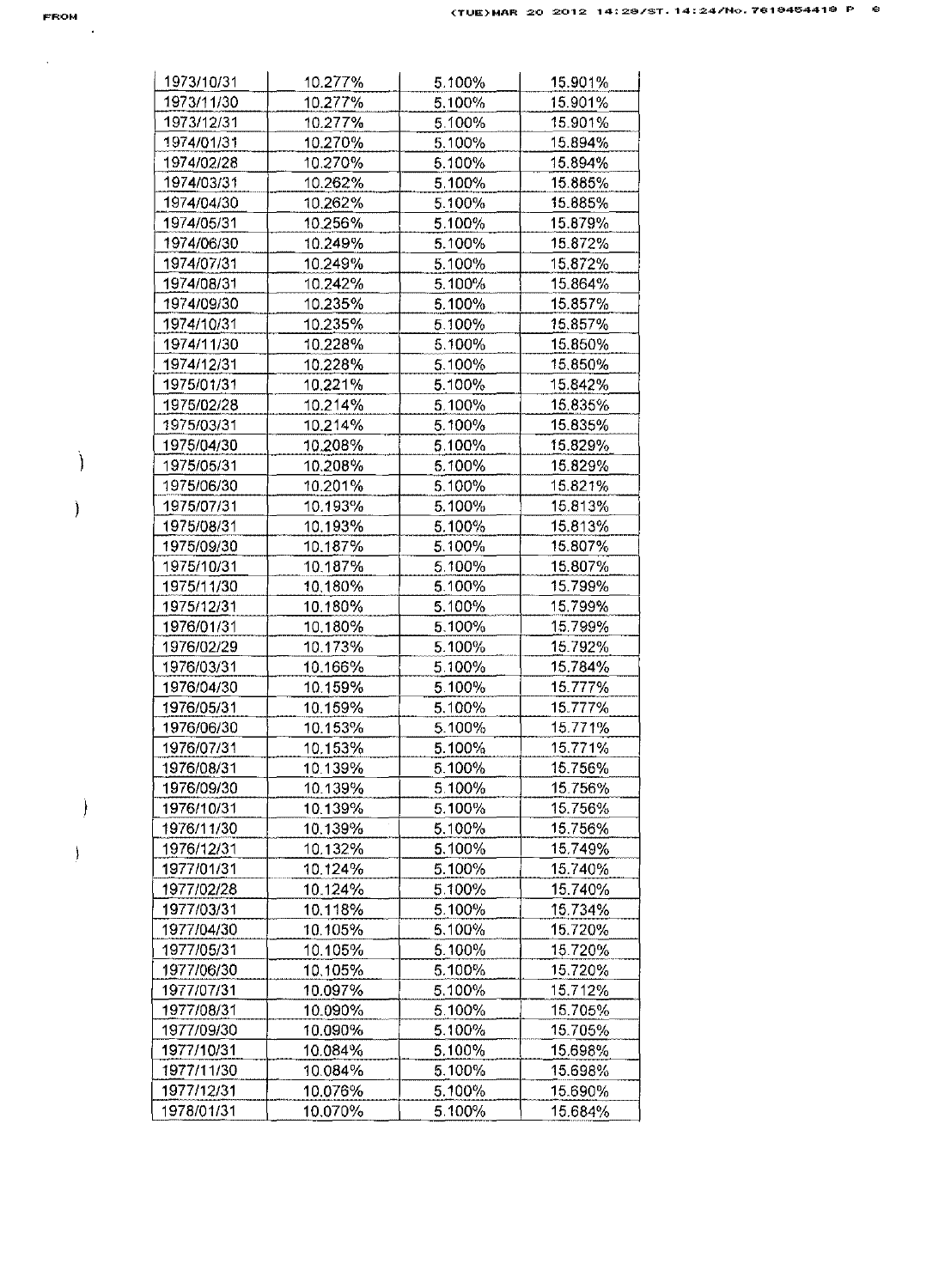$\frac{1}{\sqrt{2}}$ 

 $\mathcal{A}$ 

 $\Big)$ 

 $\big)$ 

 $\hspace{0.05cm}\rule{0.7pt}{0.1ex}\hspace{0.025cm}$ 

| 1978/02/28 | 10.070% | 5.100% | 15.684% |
|------------|---------|--------|---------|
| 1978/03/31 | 10.070% | 5.100% | 15.684% |
| 1978/04/30 | 10.056% | 5.100% | 15.669% |
| 1978/05/31 | 10.056% | 5.100% | 15.669% |
| 1978/06/30 | 10.056% | 5.100% | 15.669% |
| 1978/07/31 | 10.035% | 5.100% | 15.647% |
| 1978/08/31 | 10.029% | 5.100% | 15.640% |
| 1978/09/30 | 10.021% | 5.100% | 15.632% |
| 1978/10/31 | 10.015% | 5.100% | 15.626% |
| 1978/11/30 | 10.015% | 5.100% | 15.626% |
| 1978/12/31 | 10.015% | 5.100% | 15.626% |
| 1979/01/31 | 10.008% | 5.100% | 15.618% |
| 1979/02/28 | 10.001% | 5.100% | 15.611% |
| 1979/03/31 | 9.994%  | 5.100% | 15.604% |
| 1979/04/30 | 9.987%  | 5.100% | 15.596% |
| 1979/05/31 | 9.987%  | 5.100% | 15.596% |
| 1979/06/30 | 9.980%  | 5.100% | 15.589% |
| 1979/07/31 | 9.953%  | 5.100% | 15.561% |
| 1979/08/31 | 9.946%  | 5.100% | 15.553% |
| 1979/09/30 | 9.940%  | 5.100% | 15.547% |
| 1979/10/31 | 9.932%  | 5.100% | 15.539% |
| 1979/11/30 | 9.932%  | 5.100% | 15.539% |
| 1979/12/31 | 9.925%  | 5.100% | 15.531% |
| 1980/01/31 | 9.925%  | 5.100% | 15.531% |
| 1980/02/29 | 9.919%  | 5.100% | 15.525% |
| 1980/03/31 | 9.912%  | 5.100% | 15.518% |
| 1980/04/30 | 9.904%  | 5.100% | 15.509% |
| 1980/05/31 | 9.898%  | 5.100% | 15.503% |
| 1980/06/30 | 9.885%  | 5.100% | 15.489% |
| 1980/07/31 | 9.870%  | 5.100% | 15.473% |
| 1980/08/31 | 9.870%  | 5.100% | 15473%  |
| 1980/09/30 | 9.850%  | 5.100% | 15.452% |
| 1980/10/31 | 9.836%  | 5.100% | 15.438% |
|            |         |        |         |
| 1980/11/30 | 9.829%  | 5.100% | 15.430% |
| 1980/12/31 | 9.816%  | 5.100% | 15.417% |
| 1981/01/31 | 9.816%  | 5.100% | 15.417% |
| 1981/02/28 | 9.802%  | 5.100% | 15 402% |
| 1981/03/31 | 9.802%  | 5.100% | 15.402% |
| 1981/04/30 | 9.795%  | 5.100% | 15.395% |
| 1981/05/31 | 9.788%  | 5.100% | 15.387% |
| 1981/06/30 | 9.782%  | 5.100% | 15.381% |
| 1981/07/31 | 9.761%  | 5.100% | 15.359% |
| 1981/08/31 | 9.748%  | 5.100% | 15.345% |
| 1981/09/30 | 9.727%  | 5.100% | 15.323% |
| 1981/10/31 | 9.720%  | 5.100% | 15.316% |
| 1981/11/30 | 9.713%  | 5.100% | 15.308% |
| 1981/12/31 | 9.707%  | 5.100% | 15.302% |
| 1982/01/31 | 9.707%  | 5.100% | 15.302% |
| 1982/02/28 | 9.692%  | 5.100% | 15.286% |
| 1982/03/31 | 9.672%  | 5.100% | 15.265% |
| 1982/04/30 | 9.659%  | 5.100% | 15.252% |
| 1982/05/31 | 9.651%  | 5.100% | 15.243% |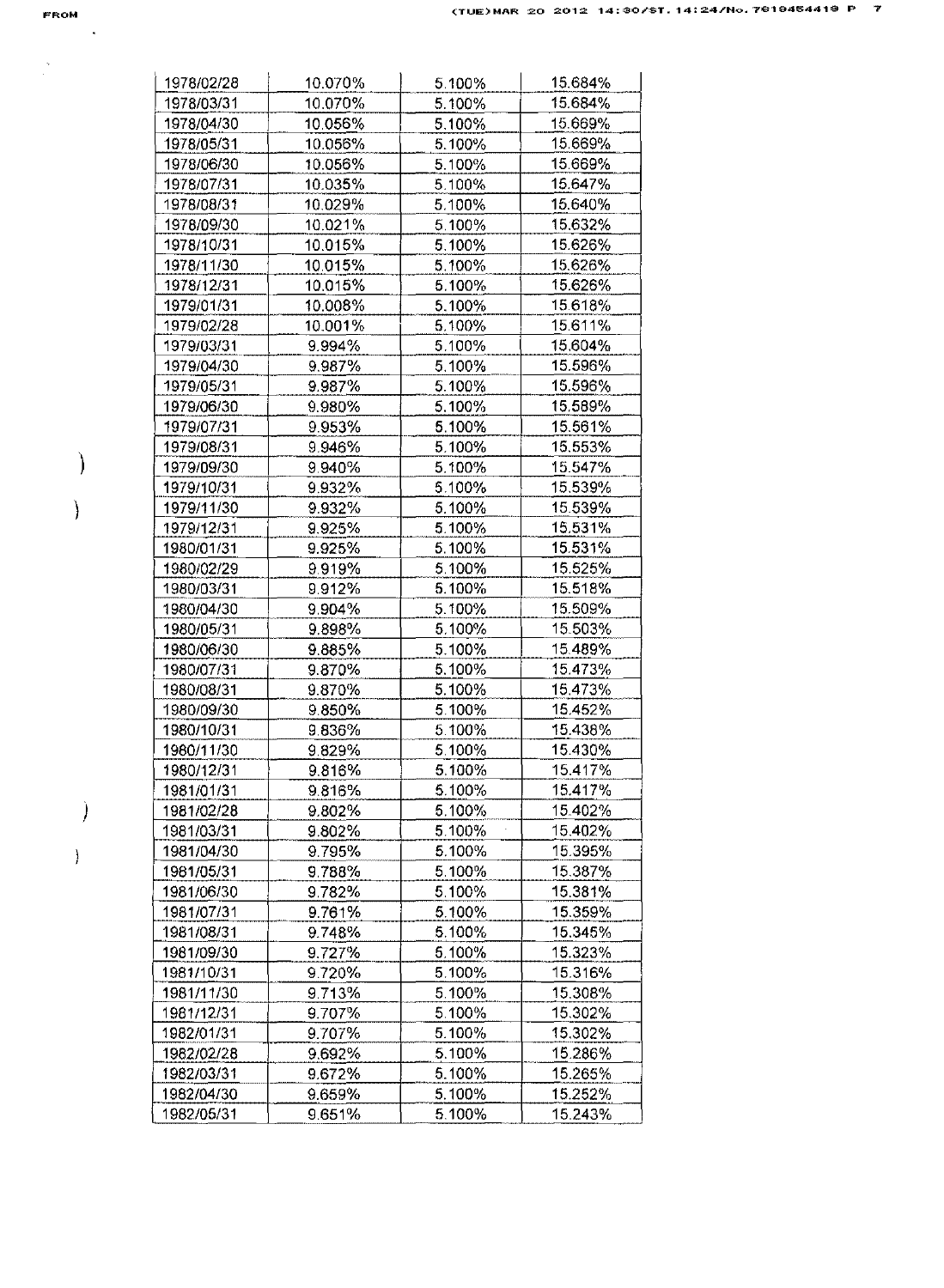$\frac{1}{\sqrt{2}}$ 

 $\mathcal{A}$ 

 $\mathcal{E}$ 

 $\bigg)$ 

 $\Big)$ 

Ì

| 1982/06/30               | 9.645% | 5.100% | 15.237% |
|--------------------------|--------|--------|---------|
| 1982/07/31               | 9.638% | 5.100% | 15.230% |
| 1982/08/31               | 9.625% | 5.100% | 15.216% |
| 1982/09/30               | 9.611% | 5.100% | 15.201% |
| 1982/10/31               | 9.597% | 5.100% | 15.186% |
| 1982/11/30               | 9.583% | 5.100% | 15.172% |
| 1982/12/31               | 9.583% | 5.100% | 15.172% |
| 1983/01/31               | 9.577% | 5.100% | 15.165% |
| 1983/02/28               | 9.556% | 5.100% | 15.143% |
| 1983/03/31               | 9.549% | 5.100% | 15.136% |
| 1983/04/30               | 9.536% | 5.100% | 15.122% |
| 1983/05/31               | 9.529% | 5.100% | 15.115% |
| 1983/06/30               | 9.529% | 5.100% | 15.115% |
| 1983/07/31               | 9.516% | 5.100% | 15.101% |
| 1983/08/31               | 9.501% | 5.100% | 15.086% |
| 1983/09/30               | 9.495% | 5.100% | 15.079% |
| 1983/10/31               | 9.488% | 5.100% | 15.072% |
| 1983/11/30               | 9.474% | 5.100% | 15.057% |
| 1983/12/31               | 9.474% | 5.100% | 15.057% |
| 1984/01/31               | 9.468% | 5.100% | 15.051% |
|                          | 9.454% | 5.100% | 15.036% |
| 1984/02/29<br>1984/03/31 |        |        | 15.021% |
|                          | 9.440% | 5.100% |         |
| 1984/04/30               | 9.420% | 5.100% | 15.000% |
| 1984/05/31               | 9.406% | 5.100% | 14.986% |
| 1984/06/30               | 9.400% | 5.100% | 14.979% |
| 1984/07/31               | 9.386% | 5.100% | 14.965% |
| 1984/08/31               | 9.373% | 5.100% | 14.951% |
| 1984/09/30               | 9.365% | 5.100% | 14.943% |
| 1984/10/31               | 9.345% | 5.100% | 14.922% |
| 1984/11/30               | 9.332% | 5.100% | 14.908% |
| 1984/12/31               | 9325%  | 5.100% | 14.901% |
| 1985/01/31               | 9.311% | 5.100% | 14.886% |
| 1985/02/28               | 9.263% | 5.100% | 14.835% |
| 1985/03/31               | 9.263% | 5.100% | 14.835% |
| 1985/04/30               | 9.230% | 5.100% | 14.801% |
| 1985/05/31               | 9.216% | 5.100% | 14.786% |
| 1985/06/30               | 9.196% | 5.100% | 14 765% |
| 1985/07/31               | 9.189% | 5.100% | 14.758% |
| 1985/08/31               | 9.176% | 5.100% | 14.744% |
| 1985/09/30               | 9.156% | 5.100% | 14.723% |
| 1985/10/31               | 9.136% | 5.100% | 14.702% |
| 1985/11/30               | 9.115% | 5.100% | 14.680% |
| 1985/12/31               | 9.087% | 5.100% | 14.650% |
| 1986/01/31               | 9.040% | 5.100% | 14.601% |
| 1986/02/28               | 9.027% | 5.100% | 14.587% |
| 1986/03/31               | 9.006% | 5.100% | 14.565% |
| 1986/04/30               | 8.979% | 5.100% | 14.537% |
| 1986/05/31               | 8.979% | 5.100% | 14.537% |
| 1986/06/30               | 8.960% | 5.100% | 14.517% |
| 1986/07/31               | 8.926% | 5.100% | 14.481% |
| 1986/08/31               | 8.906% | 5.100% | 14.460% |
| 1986/09/30               | 8.872% | 5.100% | 14.424% |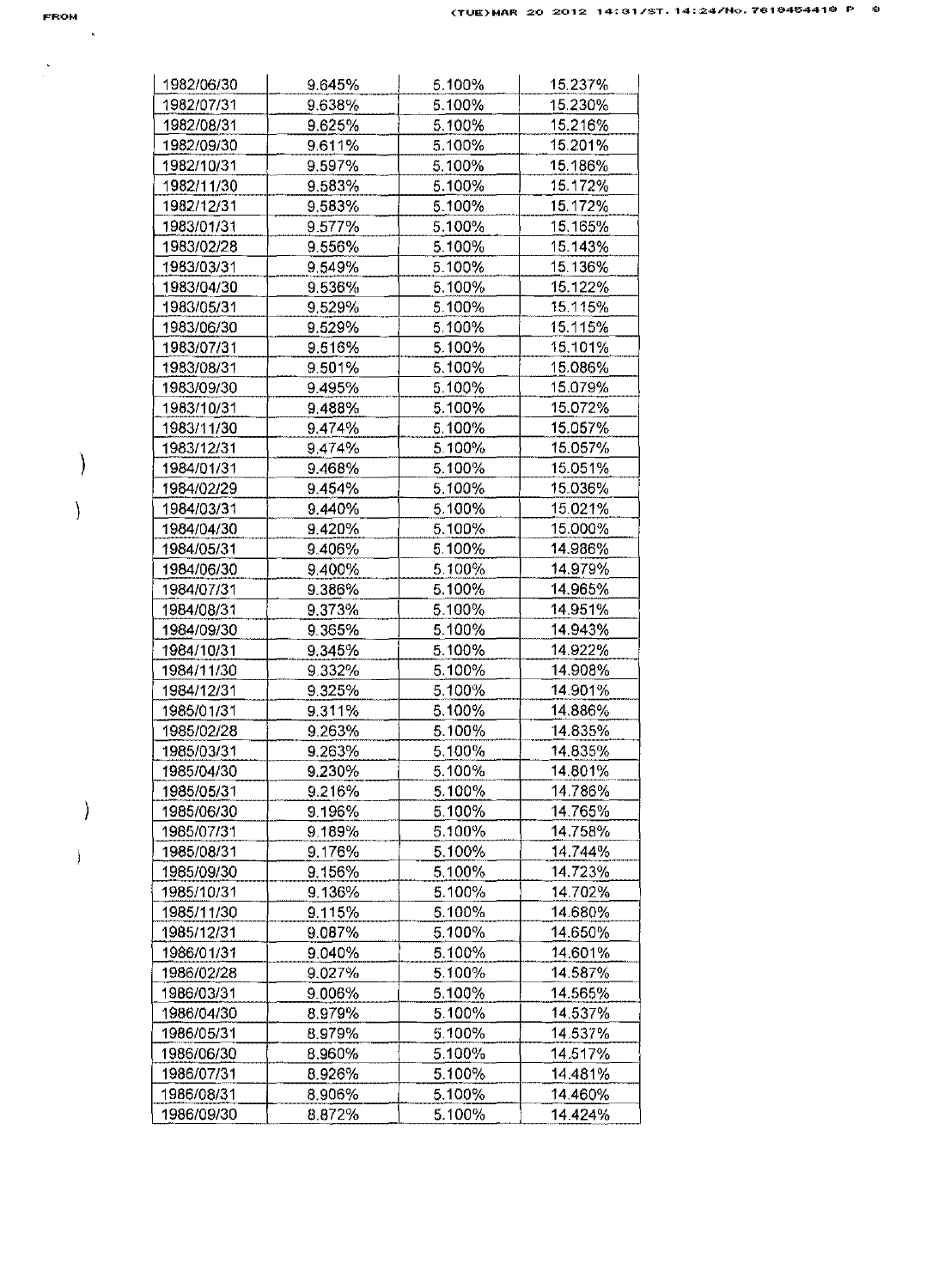$\frac{1}{\sqrt{2}}$ 

 $\mathcal{A}$ 

 $\Big)$ 

 $\overline{\phantom{a}}$ 

 $\left| \right\rangle$ 

 $\begin{array}{c} \hline \end{array}$ 

| 1986/10/31 | 8.852%    | 5.100% | 14.403% |
|------------|-----------|--------|---------|
| 1986/11/30 | 8.831%    | 5.100% | 14.381% |
| 1986/12/31 | 8811%     | 5.100% | 14.360% |
| 1987/01/31 | 8.792%    | 5.100% | 14.340% |
| 1987/02/28 | 8.765%    | 5.100% | 14.312% |
| 1987/03/31 | 8.737%    | 5.100% | 14.283% |
| 1987/04/30 | 8.710%    | 5.100% | 14.254% |
| 1987/05/31 | 8.698%    | 5.100% | 14.242% |
| 1987/06/30 | 8.677%    | 5.100% | 14.220% |
| 1987/07/31 | 8.664%    | 5.100% | 14.206% |
| 1987/08/31 | 8.631%    | 5.100% | 14.171% |
| 1987/09/30 | 8.603%    | 5.100% | 14.142% |
| 1987/10/31 | 8.583%    | 5.100% | 14.121% |
| 1987/11/30 | 8.564%    | 5.100% | 14.101% |
| 1987/12/31 | 8.550%    | 5.100% | 14.086% |
| 1988/01/31 | 8.536%    | 5.100% | 14.071% |
| 1988/02/29 | 8.523%    | 5.100% | 14.058% |
| 1988/03/31 | 8.490%    | 5.100% | 14.023% |
| 1988/04/30 | 8.470%    | 5.100% | 14.002% |
| 1988/05/31 | 8.450%    | 5.100% | 13.981% |
| 1988/06/30 | 8 4 4 3 % | 5.100% | 13.974% |
| 1988/07/31 | 8.417%    | 5.100% | 13.946% |
| 1988/08/31 | 8.389%    | 5.100% | 13.917% |
| 1988/09/30 | 8.363%    | 5.100% | 13.890% |
| 1988/10/31 | 8.337%    | 5.100% | 13.862% |
| 1988/11/30 | 8.316%    | 5.100% | 13.840% |
| 1988/12/31 | 8.296%    | 5.100% | 13.819% |
| 1989/01/31 | 8.263%    | 5.100% | 13.784% |
| 1989/02/28 | 8.243%    | 5.100% | 13.763% |
| 1989/03/31 | 8.204%    | 5.100% | 13.722% |
| 1989/04/30 | 8.170%    | 5.100% | 13.687% |
| 1989/05/31 | 8.137%    | 5.100% | 13.652% |
| 1989/06/30 | 8.110%    | 5.100% | 13.624% |
| 1989/07/31 | 8.084%    | 5.100% | 13.596% |
| 1989/08/31 | $8.051\%$ | 5.100% | 13.562% |
| 1989/09/30 | 8.031%    | 5.100% | 13.541% |
| 1989/10/31 | 8.010%    | 5.100% | 13.519% |
| 1989/11/30 | 7978%     | 5.100% | 13.485% |
| 1989/12/31 | 7.944%    | 5.100% | 13.449% |
| 1990/01/31 | 7.911%    | 5.100% | 13.414% |
| 1990/02/28 | 7.891%    | 5.100% | 13.393% |
| 1990/03/31 | 7.852%    | 5.100% | 13.352% |
| 1990/04/30 | 7.825%    | 5.100% | 13.324% |
| 1990/05/31 | 7.799%    | 5.100% | 13.297% |
| 1990/06/30 | 7.779%    | 5.100% | 13.276% |
| 1990/07/31 | 7.759%    | 5.100% | 13.255% |
| 1990/08/31 | 7.714%    | 5.100% | 13.207% |
| 1990/09/30 | 7.667%    | 5.100% | 13.158% |
| 1990/10/31 | 7.647%    | 5.100% | 13.137% |
| 1990/11/30 | 7.588%    | 5.100% | 13.075% |
| 1990/12/31 | 7.446%    | 5.100% |         |
| 1991/01/31 | 6.270%    |        | 12.926% |
|            |           | 5.100% | 11.690% |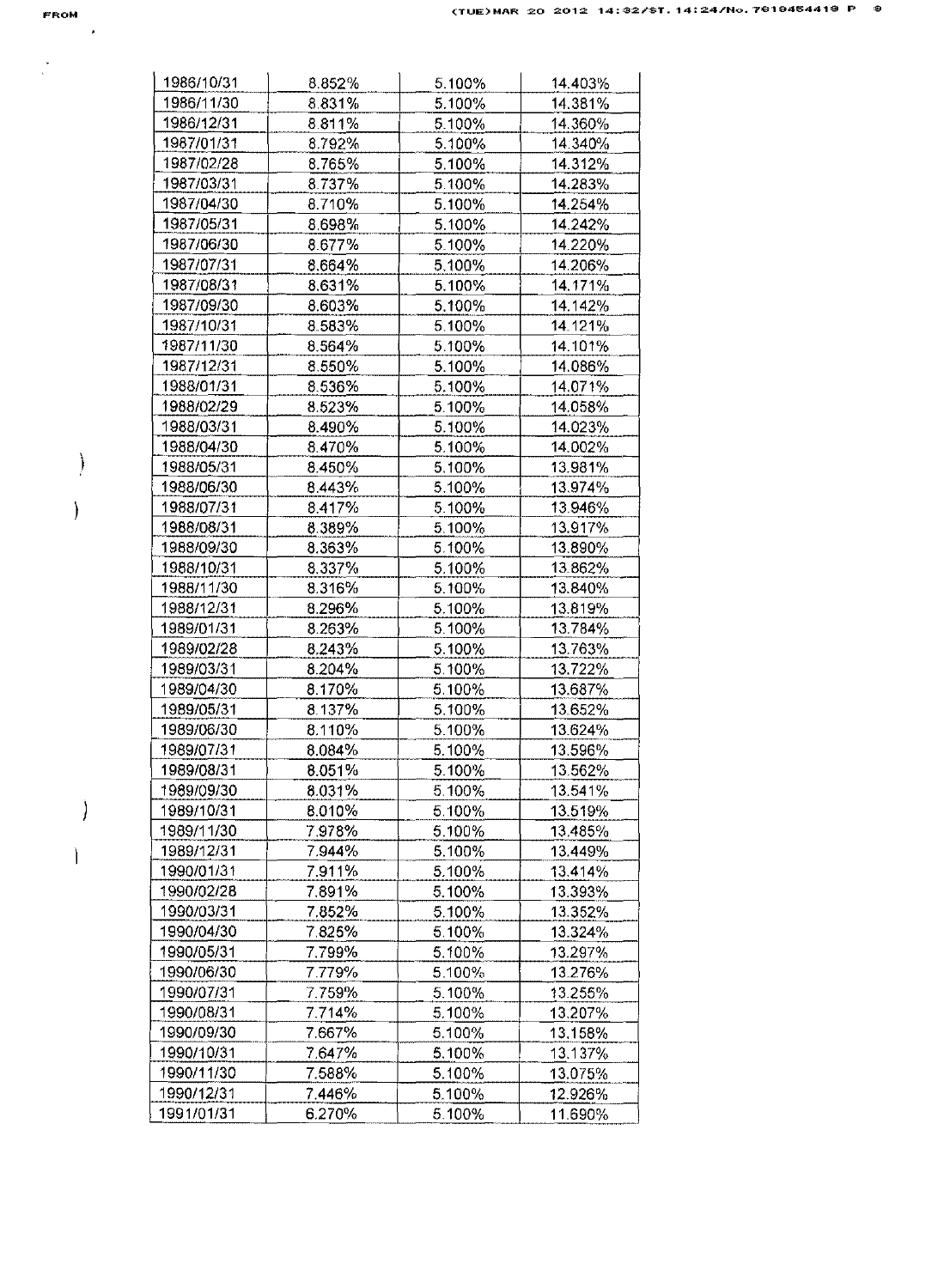$\hat{\mathcal{A}}$ 

 $\mathcal{A}$ 

 $\overline{\phantom{a}}$ 

 $\big)$ 

 $\begin{array}{c} \end{array}$ 

 $\overline{\phantom{a}}$ 

| 1991/02/28 | 4.893% | 5.100% | 10.243% |
|------------|--------|--------|---------|
| 1991/03/31 | 7.470% | 5.100% | 12.951% |
| 1991/04/30 | 7.424% | 5.100% | 12.903% |
| 1991/05/31 | 7.379% | 5.100% | 12.855% |
| 1991/06/30 | 7.359% | 5.100% | 12.834% |
| 1991/07/31 | 7.319% | 5.100% | 12.792% |
| 1991/08/31 | 7.273% | 5.100% | 12.744% |
| 1991/09/30 | 7.227% | 5.100% | 12.696% |
| 1991/10/31 | 7.169% | 5.100% | 12.635% |
| 1991/11/30 | 7.137% | 5.100% | 12.601% |
| 1991/12/31 | 7.085% | 5.100% | 12.546% |
| 1992/01/31 | 6.643% | 5.100% | 12.082% |
| 1992/02/29 | 5.648% | 5.100% | 11.036% |
| 1992/03/31 | 6.994% | 5.100% | 12.451% |
| 1992/04/30 | 6.948% | 5.100% | 12.402% |
| 1992/05/31 | 6.922% | 5.100% | 12.375% |
| 1992/06/30 | 6.883% | 5.100% | 12.334% |
| 1992/07/31 | 6.850% | 5.100% | 12.299% |
| 1992/08/31 | 6.811% | 5.100% | 12.258% |
| 1992/09/30 | 6.785% | 5.100% | 12.231% |
| 1992/10/31 | 6.779% | 5.100% | 12.225% |
| 1992/11/30 | 6.760% | 5.100% | 12.205% |
| 1992/12/31 | 6.760% | 5.100% | 12.205% |
| 1993/01/31 | 6.721% | 5.100% | 12.164% |
| 1993/02/28 | 6.661% | 5.100% | 12.101% |
| 1993/03/31 | 6.656% | 5.100% | 12.095% |
| 1993/04/30 | 6.553% | 5.100% | 11.987% |
| 1993/05/31 | 6.541% | 5.100% | 11.975% |
| 1993/06/30 | 6.521% | 5.100% | 11.954% |
| 1993/07/31 | 6.489% | 5.100% | 11.920% |
| 1993/08/31 | 6.469% | 5.100% | 11.899% |
| 1993/09/30 | 6.457% | 5.100% | 11.886% |
| 1993/10/31 | 6.131% | 5.100% | 11.544% |
| 1993/11/30 | 5.962% | 5.100% | 11.366% |
| 1993/12/31 | 5.626% | 5.100% | 11.013% |
| 1994/01/31 | 4.141% | 5.100% | 9.452%  |
| 1994/02/28 | 3.817% | 5.100% | 9.112%  |
| 1994/03/31 | 6.309% | 5.100% | 11.731% |
| 1994/04/30 | 6.283% | 5.100% | 11.703% |
| 1994/05/31 | 6.257% | 5.100% | 11.676% |
| 1994/06/30 | 6.232% | 5.100% | 11.650% |
| 1994/07/31 | 5.762% | 5.100% | 11.156% |
| 1994/08/31 | 4.203% | 5.100% | 9.517%  |
| 1994/09/30 | 2.987% | 5.100% | 8.239%  |
| 1994/10/31 |        |        | 7.768%  |
|            | 2.539% | 5.100% |         |
| 1994/11/30 | 2.242% | 5.100% | 7.456%  |
| 1994/12/31 | 1.947% | 5.100% | 7.146%  |
| 1995/01/31 | 0.640% | 5.100% | 5.773%  |
| 1995/02/28 | 0.212% | 5.100% | 5.323%  |
| 1995/03/31 | 5.881% | 5.100% | 11.281% |
| 1995/04/30 | 4.702% | 5.100% | 10.042% |
| 1995/05/31 | 4.269% | 5.100% | 9.587%  |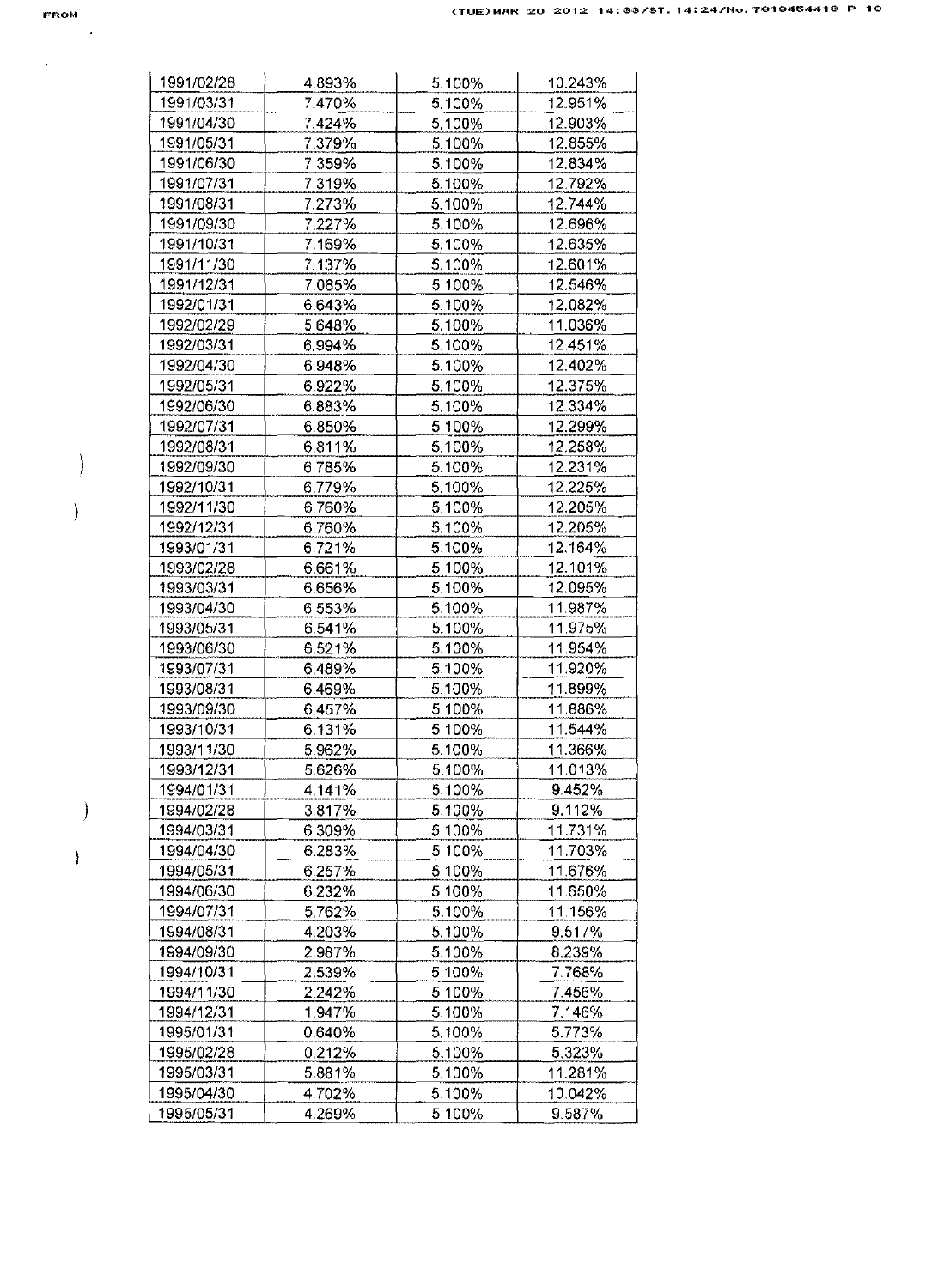|  |  | ROM |
|--|--|-----|

 $\mathbf{x}^{(i)}$  and  $\mathbf{y}^{(i)}$ 

 $\cdot$ 

 $\overline{\phantom{a}}$ 

-)

 $\big)$ 

 $\sim 10^{-11}$ 

| 1995/06/30               | 4.413%           | 5.100%           | 9.738%           |
|--------------------------|------------------|------------------|------------------|
| 1995/07/31               | 3.839%           | 5.100%           | 9.135%           |
| 1995/08/31               | 3.554%           | 5.100%           | 8.835%           |
| 1995/09/30               | 3.413%           | 5.100%           | 8.687%           |
| 1995/10/31               | 3.131%           | 5.100%           | 8.391%           |
| 1995/11/30               | 2.850%           | 5.100%           | 8.095%           |
| 1995/12/31               | 2.017%           | 5.100%           | 7.220%           |
| 1996/01/31               | 0.793%           | 5.100%           | 5.933%           |
| 1996/02/29               | 0.659%           | 5.100%           | 5.793%           |
| 1996/03/31               | 5.601%           | 5.100%           | 10.987%          |
| 1996/04/30               | 5.569%           | 5.100%           | 10.953%          |
| 1996/05/31               | 5.458%           | 5.100%           | 10.836%          |
| 1996/06/30               | 4.504%           | 5.100%           | 9.834%           |
| 1996/07/31               | 3.700%           | 5.100%           | 8.989%           |
| 1996/08/31               | 3.171%           | 5.100%           | 8.433%           |
| 1996/09/30               | 2.129%           | 5.100%           | 7.338%           |
| 1996/10/31               | 1.235%           | 5.100%           | 6.398%           |
| 1996/11/30               | 0.856%           | 5.100%           | 6.000%           |
| 1996/12/31               |                  | 5.100%           | 5.100%           |
|                          | 0.000%           |                  |                  |
| 1997/01/31               | 0.000%           | 5.100%           | 5.100%           |
| 1997/02/28               | 0.000%           | 5.100%           | 5.100%           |
| 1997/03/31               | 0.000%           | 5.100%           | 5.100%           |
| 1997/04/30               | 0.000%           | 5.100%           | 5.100%           |
| 1997/05/31               | 0.000%           | 5.100%           | 5.100%           |
| 1997/06/30               | 0.000%           | 5.100%           | 5.100%           |
| 1997/07/31               | 1.702%           | 5.100%           | 6.889%           |
| 1997/08/31               | 1.583%           | 5.100%           | 6.764%           |
| 1997/09/30               | 1.108%           | 5.100%           | 6.265%           |
| 1997/10/31               | 0.638%           | 5.100%           | 5.771%           |
| 1997/11/30               | 0.990%           | 5.100%           | 6.140%           |
| 1997/12/31               | 0.638%           | 5.100%           | 5.771%           |
| 1998/01/31               | 0.000%           | 5.100%           | 5.100%           |
| 1998/02/28               | 0.000%           | 5.100%           | 5.100%           |
| 1998/03/31               | 0.000%           | 5.100%           | 5.100%           |
| 1998/04/30               | 0.000%           | 5.100%           | 5.100%           |
| 1998/05/31               | $0.000\%$        | 5.100%           | 5.100%           |
| 1998/06/30               | 0.000%           | 5.100%           | 5.100%           |
| 1998/07/31               | 3.057%           | 5.100%           | 8.313%           |
| 1998/08/31               | 1.933%           | 5.100%           | 7.132%           |
| 1998/09/30               | 0.185%           | 5.100%           | 5.294%           |
| 1998/10/31               | 0.000%           | 5.100%           | 5.100%           |
| 1998/11/30               | 0.000%           | 5.100%           | 5.100%           |
| 1998/12/31               | 0.000%           | 5.100%           | 5.100%           |
| 1999/01/31               | 0.000%           | 5.100%           | 5.100%           |
| 1999/02/28               | $0.000\%$        | 5.100%           | 5.100%           |
| 1999/03/31               | 0.000%           | 5.100%           | 5.100%           |
| 1999/04/30               | 0.000%           | 5.100%           | 5.100%           |
|                          | 0.000%           | 5.100%           | 5.100%           |
|                          |                  |                  |                  |
| 1999/05/31               |                  |                  |                  |
| 1999/06/30               | 4.393%           | 5.100%           | 9.717%           |
| 1999/07/31<br>1999/08/31 | 4.386%<br>4.411% | 5.100%<br>5.100% | 9.710%<br>9.736% |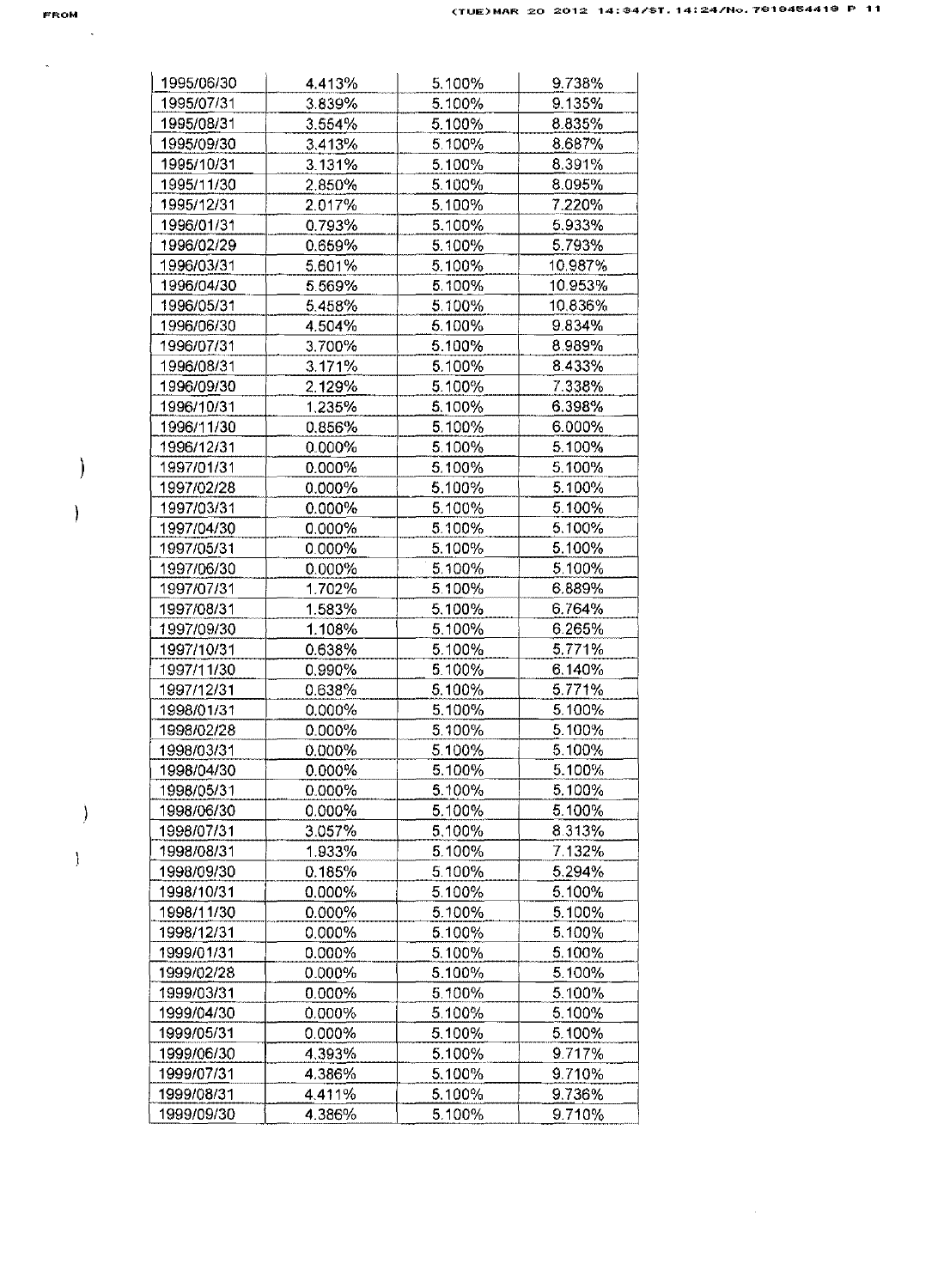$\mathcal{E}$ 

 $\overline{\phantom{a}}$ 

 $\overline{\phantom{a}}$ 

 $\big\}$ 

| 1999/10/31 | 4.375% | 5.100% | 9.698% |
|------------|--------|--------|--------|
| 1999/11/30 | 4.362% | 5.100% | 9.684% |
| 1999/12/31 | 4.343% | 5.100% | 9.664% |
| 2000/01/31 | 4.180% | 5.100% | 9.493% |
| 2000/02/29 | 4.294% | 5.100% | 9.613% |
| 2000/03/31 | 3.432% | 5.100% | 8.707% |
| 2000/04/30 | 2.073% | 5.100% | 7.279% |
| 2000/05/31 | 1.662% | 5.100% | 6.847% |
| 2000/06/30 | 4.090% | 5.100% | 9.399% |
| 2000/07/31 | 4.035% | 5.100% | 9.341% |
| 2000/08/31 | 4.011% | 5.100% | 9.316% |
| 2000/09/30 | 3.980% | 5.100% | 9.283% |
| 2000/10/31 | 3.962% | 5.100% | 9.264% |
| 2000/11/30 | 3.949% | 5.100% | 9.250% |
| 2000/12/31 | 3.931% | 5.100% | 9.231% |
| 2001/01/31 | 3851%  | 5.100% | 9.147% |
| 2001/02/28 | 3.833% | 5.100% | 9.128% |
| 2001/03/31 | 3.790% | 5.100% | 9.083% |
| 2001/04/30 | 3.539% | 5.100% | 8.819% |
| 2001/05/31 | 3.147% | 5.100% | 8.407% |
| 2001/06/30 | 3.704% | 5.100% | 8.993% |
| 2001/07/31 | 3.710% | 5.100% | 8.999% |
| 2001/08/31 | 3.723% | 5.100% | 9.013% |
| 2001/09/30 | 3.704% | 5.100% | 8.993% |
| 2001/10/31 | 3.710% | 5.100% | 8.999% |
| 2001/11/30 | 3.680% | 5.100% | 8.968% |
| 2001/12/31 | 3.643% | 5.100% | 8.929% |
| 2002/01/31 | 3.534% | 5.100% | 8.814% |
| 2002/02/28 | 3.461% | 5.100% | 8.738% |
| 2002/03/31 | 3.394% | 5.100% | 8.667% |
| 2002/04/30 | 3.284% | 5.100% | 8.551% |
| 2002/05/31 | 3.236% | 5.100% | 8.501% |
| 2002/06/30 | 3.188% | 5.100% | 8.451% |
| 2002/07/31 | 3.091% | 5.100% | 8.349% |
| 2002/08/31 | 3.055% | 5.100% | 8.311% |
| 2002/09/30 | 2.983% | 5.100% | 8.235% |
| 2002/10/31 | 2.874% | 5.100% | 8.121% |
| 2002/11/30 | 2.851% | 5.100% | 8.096% |
| 2002/12/31 | 2.717% | 5.100% | 7.956% |
| 2003/01/31 | 1.788% | 5.100% | 6.979% |
| 2003/02/28 | 1.872% | 5.100% | 7.067% |
| 2003/03/31 | 0.875% | 5.100% | 6.020% |
| 2003/04/30 | 2.682% | 5.100% | 7.919% |
| 2003/05/31 | 2.701% | 5.100% | 7.939% |
| 2003/06/30 | 2.725% | 5.100% | 7.964% |
| 2003/07/31 | 2.725% | 5.100% | 7.964% |
| 2003/08/31 | 2.694% | 5.100% | 7.931% |
| 2003/09/30 | 2.718% | 5.100% | 7.957% |
| 2003/10/31 | 2.766% | 5.100% | 8.007% |
| 2003/11/30 | 2.821% | 5.100% | 8.065% |
| 2003/12/31 | 2.814% | 5.100% | 8.058% |
| 2004/01/31 | 2.761% | 5.100% | 8.002% |
|            |        |        |        |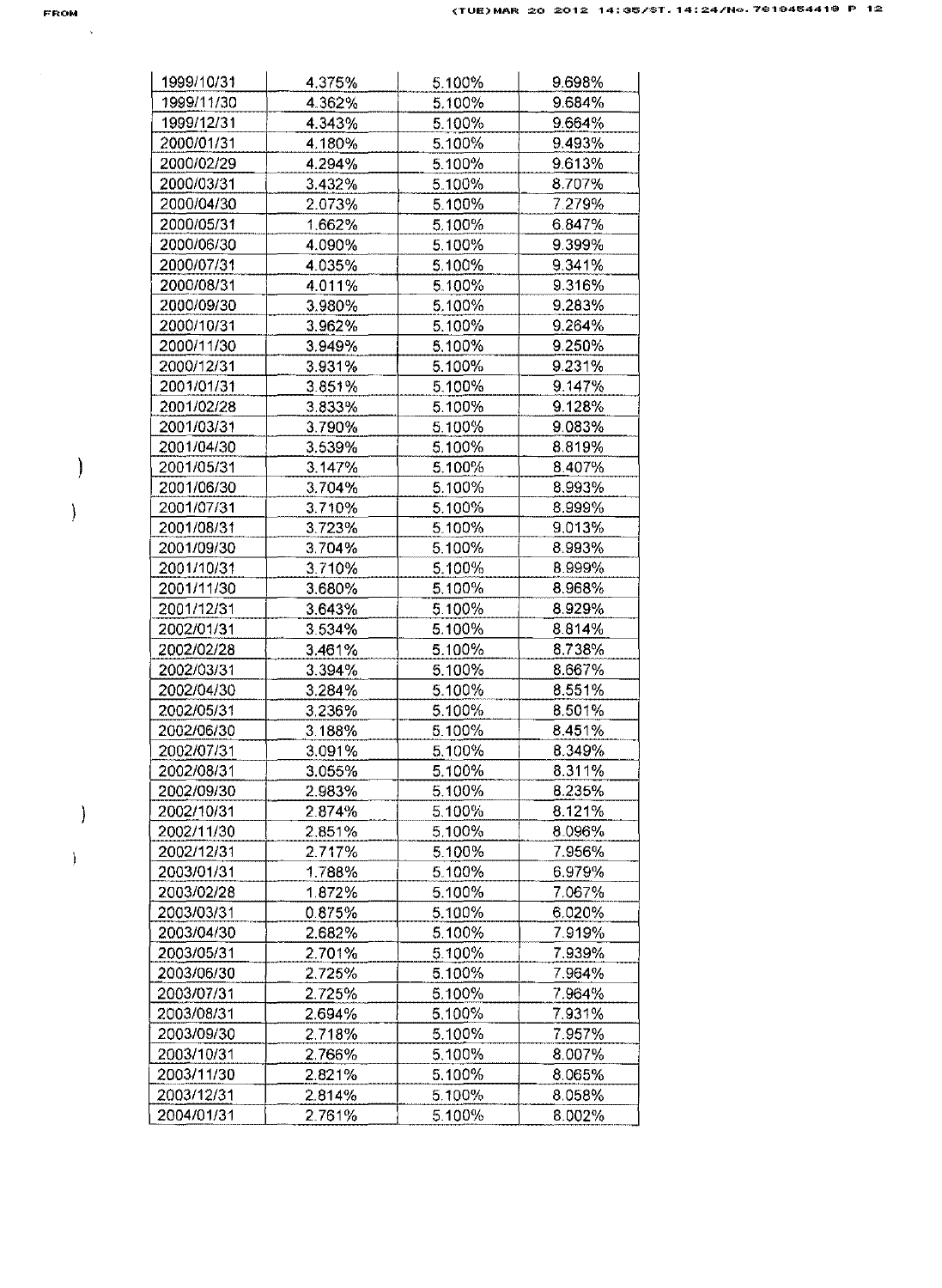$\sqrt{2}$ 

 $\bar{\mathcal{A}}$ 

 $\Big)$ 

 $\bar{\mathcal{Y}}$ 

 $\Big)$ 

 $\bar{1}$ 

| 2004/02/29 | 2.725% | 5.100% | 7.964%  |
|------------|--------|--------|---------|
| 2004/03/31 | 7.778% | 5.100% | 13.275% |
| 2004/04/30 | 2.665% | 5.100% | 7.901%  |
| 2004/05/31 | 2.658% | 5.100% | 7.894%  |
| 2004/06/30 | 2.634% | 5.100% | 7.868%  |
| 2004/07/31 | 2.611% | 5.100% | 7.844%  |
| 2004/08/31 | 2.622% | 5.100% | 7.856%  |
| 2004/09/30 | 2.622% | 5.100% | 7.856%  |
| 2004/10/31 | 2.593% | 5.100% | 7.825%  |
| 2004/11/30 | 2.551% | 5.100% | 7.781%  |
| 2004/12/31 | 2.568% | 5.100% | 7.799%  |
| 2005/01/31 | 2.544% | 5.100% | 7.774%  |
| 2005/02/28 | 2.533% | 5.100% | 7.762%  |
| 2005/03/31 | 2.456% | 5.100% | 7.681%  |
| 2005/04/30 | 2.400% | 5.100% | 7.622%  |
| 2005/05/31 | 2.414% | 5.100% | 7.637%  |
| 2005/06/30 |        |        |         |
|            | 2.426% | 5.100% | 7.650%  |
| 2005/07/31 | 2.360% | 5.100% | 7.580%  |
| 2005/08/31 | 2.330% | 5.100% | 7.549%  |
| 2005/09/30 | 2.301% | 5.100% | 7.518%  |
| 2005/10/31 | 2.295% | 5.100% | 7.512%  |
| 2005/11/30 | 2.301% | 5.100% | 7.518%  |
| 2005/12/31 | 2.301% | 5,100% | 7.518%  |
| 2006/01/31 | 2.247% | 5.100% | 7.462%  |
| 2006/02/28 | 2.241% | 5.100% | 7.455%  |
| 2006/03/31 | 2.199% | 5.100% | 7.411%  |
| 2006/04/30 | 2.164% | 5.100% | 7.374%  |
| 2006/05/31 | 2.116% | 5.100% | 7.324%  |
| 2006/06/30 | 2.058% | 5.100% | 7.263%  |
| 2006/07/31 | 1.980% | 5.100% | 7.181%  |
| 2006/08/31 | 1.916% | 5.100% | 7.114%  |
| 2006/09/30 | 1.898% | 5.100% | 7.095%  |
| 2006/10/31 | 1.880% | 5.100% | 7.076%  |
| 2006/11/30 | 1.886% | 5.100% | 7.082%  |
| 2006/12/31 | 1.857% | 5.100% | 7.052%  |
| 2007/01/31 | 1.786% | 5.100% | 6.977%  |
| 2007/02/28 | 1.798% | 5.100% | 6.990%  |
| 2007/03/31 | 1.728% | 5.100% | 6.916%  |
| 2007/04/30 | 1.622% | 5.100% | 6.805%  |
| 2007/05/31 | 1.575% | 5.100% | 6.755%  |
| 2007/06/30 | 1.504% | 5.100% | 6.681%  |
| 2007/07/31 | 1.422% | 5.100% | 6.595%  |
| 2007/08/31 | 1.382% | 5.100% | 6.552%  |
| 2007/09/30 | 1.323% | 5.100% | 6.490%  |
| 2007/10/31 | 1.248% | 5.100% | 6.412%  |
| 2007/11/30 | 1.213% | 5.100% | 6.375%  |
| 2007/12/31 | 1.137% | 5.100% | 6.295%  |
| 2008/01/31 | 0.988% | 5.100% | 6.138%  |
| 2008/02/29 | 0.933% | 5.100% | 6.081%  |
| 2008/03/31 | 0.803% | 5.100% | 5.944%  |
| 2008/04/30 | 0.749% | 5.100% | 5.887%  |
| 2008/05/31 | 0.664% | 5.100% | 5.798%  |
|            |        |        |         |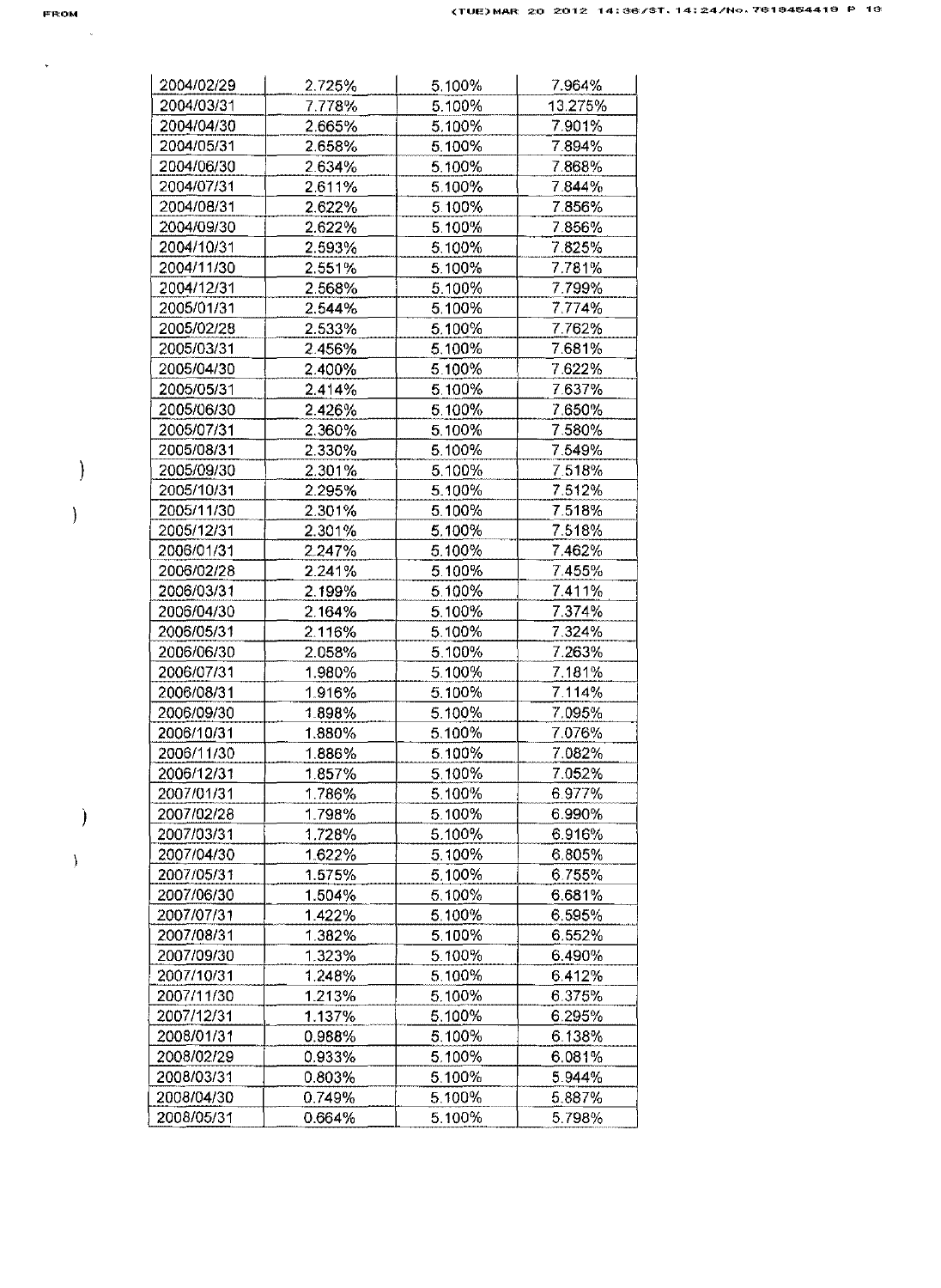$\mathbf{v} = \mathbf{v}$  .

 $\begin{array}{c} \end{array}$ 

 $\bar{\mathcal{Y}}$ 

 $\hspace{0.1cm}$  )

 $\frac{1}{2}$  .

| 2008/06/30 | 0.462%    | 5.100%           | 5.586%           |
|------------|-----------|------------------|------------------|
| 2008/07/31 | 0.276%    | 5.100%           | 5.390%           |
| 2008/08/31 | 0.190%    | 5.100%           | 5.300%           |
| 2008/09/30 | 0.104%    | 5.100%           | 5.209%           |
| 2008/10/31 | 0.076%    | 5.100%           | 5.180%           |
| 2008/11/30 | 0.061%    | 5.100%           | 5.164%           |
| 2008/12/31 | 0.090%    | 5.100%           | 5.195%           |
| 2009/01/31 | 0.033%    | 5.100%           | 5.135%           |
| 2009/02/28 | $0.000\%$ | 5.100%           | 5.100%           |
| 2009/03/31 | $0.000\%$ | 5.100%           | 5.100%           |
| 2009/04/30 | 0.001%    | 5.100%           | 5.101%           |
| 2009/05/31 | 0.000%    | 5.100%           | 5.100%           |
| 2009/06/30 | 0.000%    | 5.100%           | 5.100%           |
| 2009/07/31 | 0.000%    | 5.100%           | 5.100%           |
| 2009/08/31 | $0.000\%$ | 5.100%           | 5.100%           |
| 2009/09/30 | 0.000%    | 5.100%           | 5.100%           |
| 2009/10/31 | 0.000%    | 5.100%           | 5.100%           |
| 2009/11/30 | 0.000%    | 5.100%           | 5.100%           |
| 2009/12/31 | 0.000%    | 5.100%           | 5.100%           |
| 2010/01/31 | $0.000\%$ | 5.100%           | 5.100%           |
| 2010/02/28 | 0.000%    | 5.100%           | 5.100%           |
| 2010/03/31 | 0.000%    | 5.100%           | 5.100%           |
| 2010/04/30 | 0.000%    | 5.100%           | 5.100%           |
| 2010/05/31 | 0.244%    | 5.100%           | 5.356%           |
| 2010/06/30 | 1.103%    | 5.100%           | 6.259%           |
| 2010/07/31 | 1.339%    | 5.100%           | 6.507%           |
| 2010/08/31 | 1.982%    | 5.100%           | 7.183%           |
| 2010/09/30 | 2.412%    | 5.100%           | 7.635%           |
| 2010/10/31 | 2.534%    | 5.100%           | 7.763%           |
| 2010/11/30 | 2.498%    | 5.100%           | 7.725%           |
| 2010/12/31 | 2.371%    | 5.100%           | 7.592%           |
| 2011/01/31 | 1.935%    | 5.100%           | 7.134%           |
| 2011/02/28 | 1.225%    | 5.100%           | 6.387%           |
| 2011/03/31 | 0.000%    | 5.100%           | 5.100%           |
| 2011/04/30 | 0.000%    | 4.675%           | 4.675%           |
|            |           |                  |                  |
| 2011/05/31 | 0.000%    | 4.250%           | 4.250%           |
| 2011/06/30 | 0.000%    | 3.825%           | 3.825%           |
| 2011/07/31 | 0.000%    | 3.400%           | 3.400%           |
| 2011/08/31 | 0.000%    | 2.975%           | 2.975%           |
| 2011/09/30 | 0.000%    | 2.550%           | 2.550%           |
| 2011/10/31 | 0.000%    | 2.125%           | 2.125%           |
| 2011/11/30 | 0.000%    | 1.700%           | 1.700%           |
| 2011/12/31 | $0.000\%$ |                  | 1.275%           |
| 2012/01/31 | 0.000%    | 1.275%<br>0.850% |                  |
| 2012/02/29 | 0.000%    | 0.425%           | 0.850%<br>0.425% |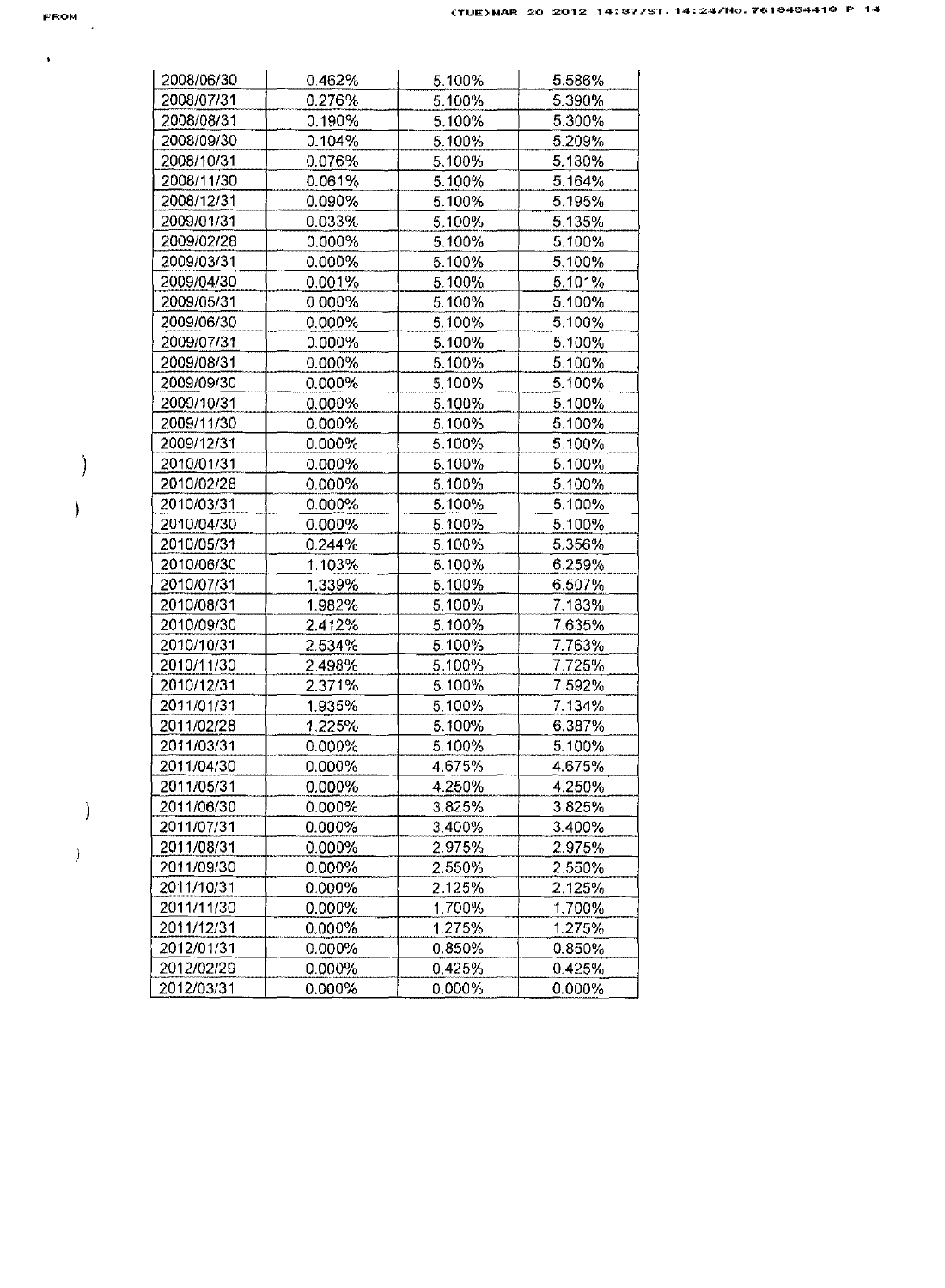$\begin{array}{c} \end{array}$ 

 $\overline{\phantom{a}}$ 

 $\left( \right)$ 

 $\frac{1}{2}$ 

#### **INCREASE IN MONTHLY PENSION**

Any person who wishes to comment on the proposed amendments, should submit such comments in writing to the Compensation Commissioner, P O Box 955, Pretoria, 0001, not later than 30 April 2012.

N M OLIPHANT

**MINISTER OF LABOUR**  $2012/03/14$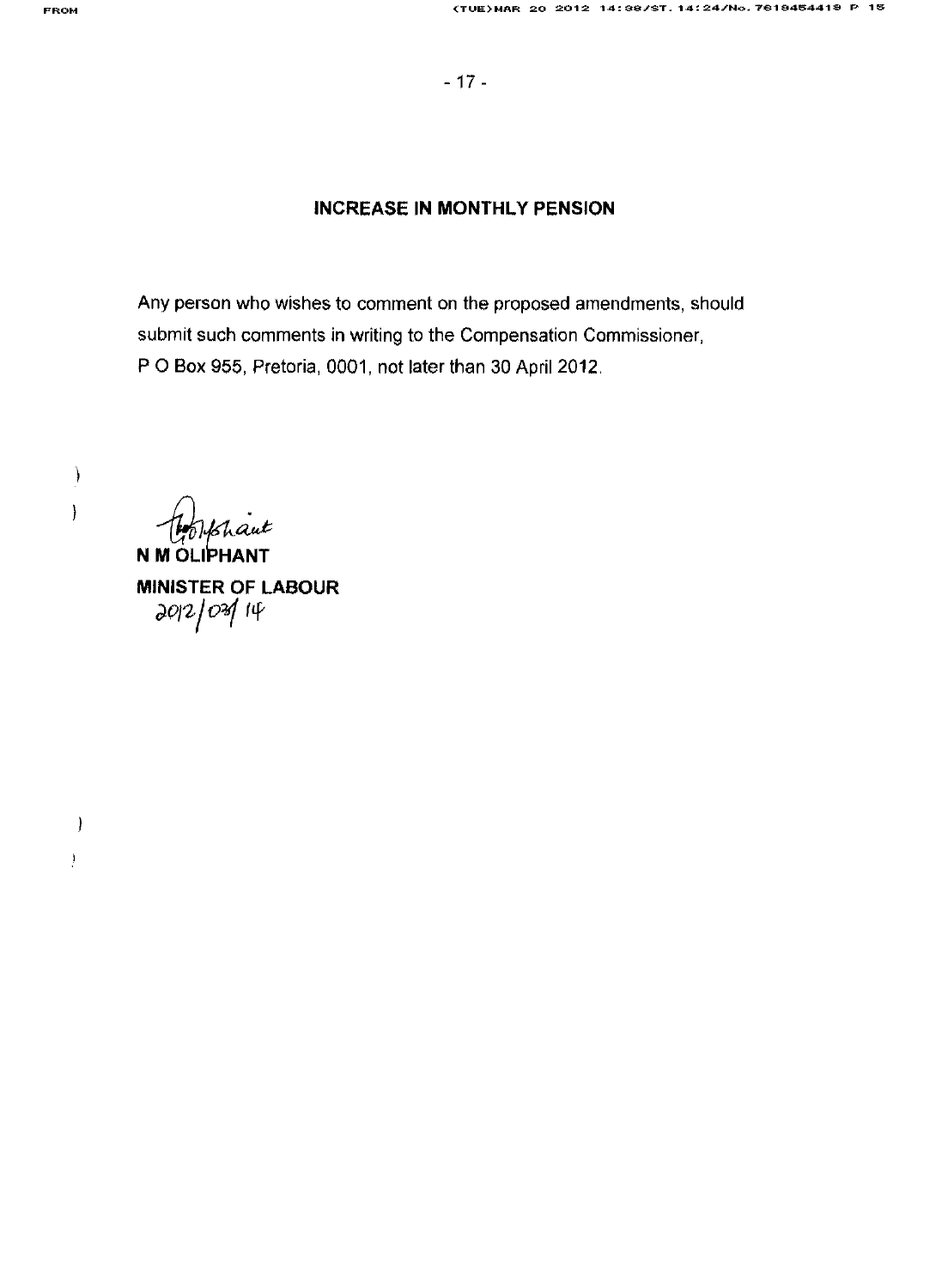## **DEPARTMENT OF LABOUR**

**No .** ............ . **DATE:** ................ "

# **COMPENSATION FOR OCCUPATIONAL INJURIES AND DISEASES ACT, 1993**

## **(ACT No. 130 OF 1993), AS AMENDED**

## **AMENDMENT OF SCHEDULE 4 OF ACT No. 130 OF 1993**

The Minister of Labour intends to amend Schedule 4 in terms of section 55 of the Compensation for Occupational Injuries and Diseases Act, 1993 (Act No. 130 of 1993), with effect from 1 April 2012.

### **SCHEDULE 4**

| (i)            | (11)     | (iii)                                  | (iv)                   | (v)                                                                                                 | (vi)                                   | (Vii)                                  |
|----------------|----------|----------------------------------------|------------------------|-----------------------------------------------------------------------------------------------------|----------------------------------------|----------------------------------------|
| Item           | Section  | Nature and<br>degree of<br>disablement | Nature of<br>benefits  | οf<br>Manner<br>calculating<br>benefits                                                             | Recommended<br>maximum<br>compensation | Recommended<br>minimum<br>compensation |
| $\mathbf{1}$ . | 47(1)(a) | Temporary total<br>disablement         | Periodical<br>payments | 75% of an<br>employee's<br>monthly<br>earnings<br>at<br>the time of<br>the<br>accident.             | R18 252.00                             | R <sub>2</sub> 554.50                  |
| 2.             | 49(1)    | Permanent<br>disablement of<br>30%     | Lump<br>sum            | 15 times the<br>monthly<br>earnings<br>-of<br>the<br>employee at<br>the time of<br>the<br>accident. | R204 450.00                            | R51 090.00                             |

#### **MANNER OF CALCULATING COMPENSATION**

 $\big)$ 

 $\Big)$ 

 $\overline{\phantom{a}}$ 

 $\left.\rule{0cm}{1.25cm}\right)$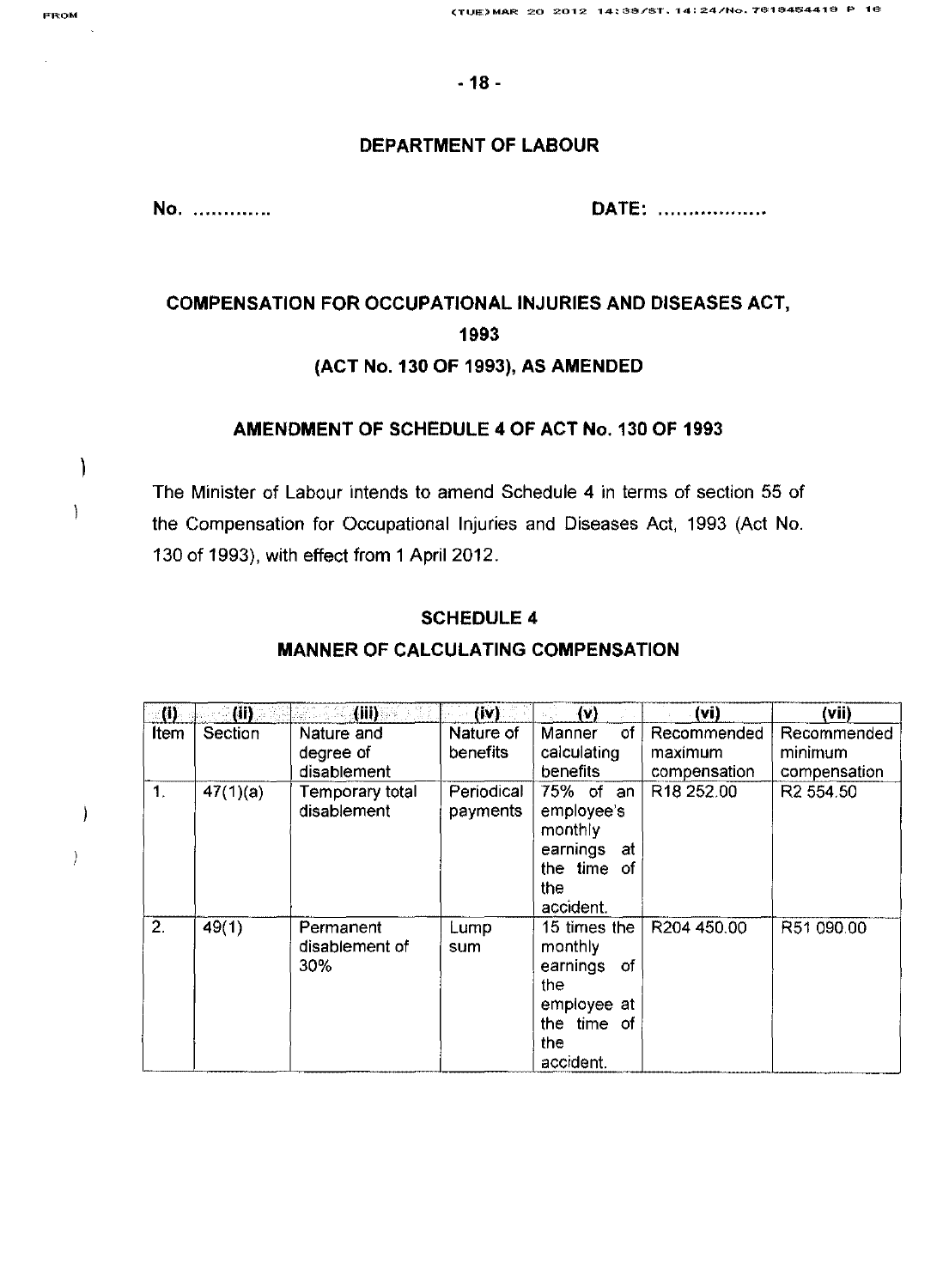$\bar{\mathbf{r}}$ 

 $\overline{a}$ 

| 3.               | 49(1)    | Permanent<br>disablement of<br>less than 30%                          | Lump<br>sum        | An amount which bears to a lump sum<br>calculated under item 2 the same proportion as<br>the degree of permanent disablement to 30%.                                                                              |  |  |
|------------------|----------|-----------------------------------------------------------------------|--------------------|-------------------------------------------------------------------------------------------------------------------------------------------------------------------------------------------------------------------|--|--|
| 4.               | 49(1)    | Permanent<br>disablement of<br>100%                                   | Monthly<br>pension | 75% of and<br>R18 252.00<br>R 2 554.50<br>employee's<br>monthly<br>earnings<br>at<br>the time of<br>the accident                                                                                                  |  |  |
| 5.               | 49(1)    | Permanent<br>disablement of<br>less than 100%<br>but more than<br>30% | Monthly<br>pension | A monthly pension which bears to a pension<br>calculated under item 4 the same proportion as<br>the degree of permanent disablement to 100%.                                                                      |  |  |
| 6.               | 54(1)(a) | Fatal                                                                 | Lump<br>sum        | R5 109.00<br>Twice<br>R 36 504.00<br>the<br>employee's<br>monthly<br>pension that<br>would have<br>been<br>payable<br>to<br>the<br>employee<br>under item 4<br>had he been<br>totally<br>permanently<br>disabled. |  |  |
| $\overline{7}$ . | 54(1)(b) | Fatal                                                                 | Monthly<br>pension | R 7 300.80<br>R1021.80<br>40% of the<br>monthly<br>pension that<br>would have<br>been<br>payable<br>to<br>the<br>employee<br>under item 4<br>had he been<br>totally<br>permanently<br>disabled.                   |  |  |

- $\begin{array}{c} \hline \end{array}$  $\overline{\phantom{a}}$
- 

 $\hspace{0.1cm}$  )

 $\big\}$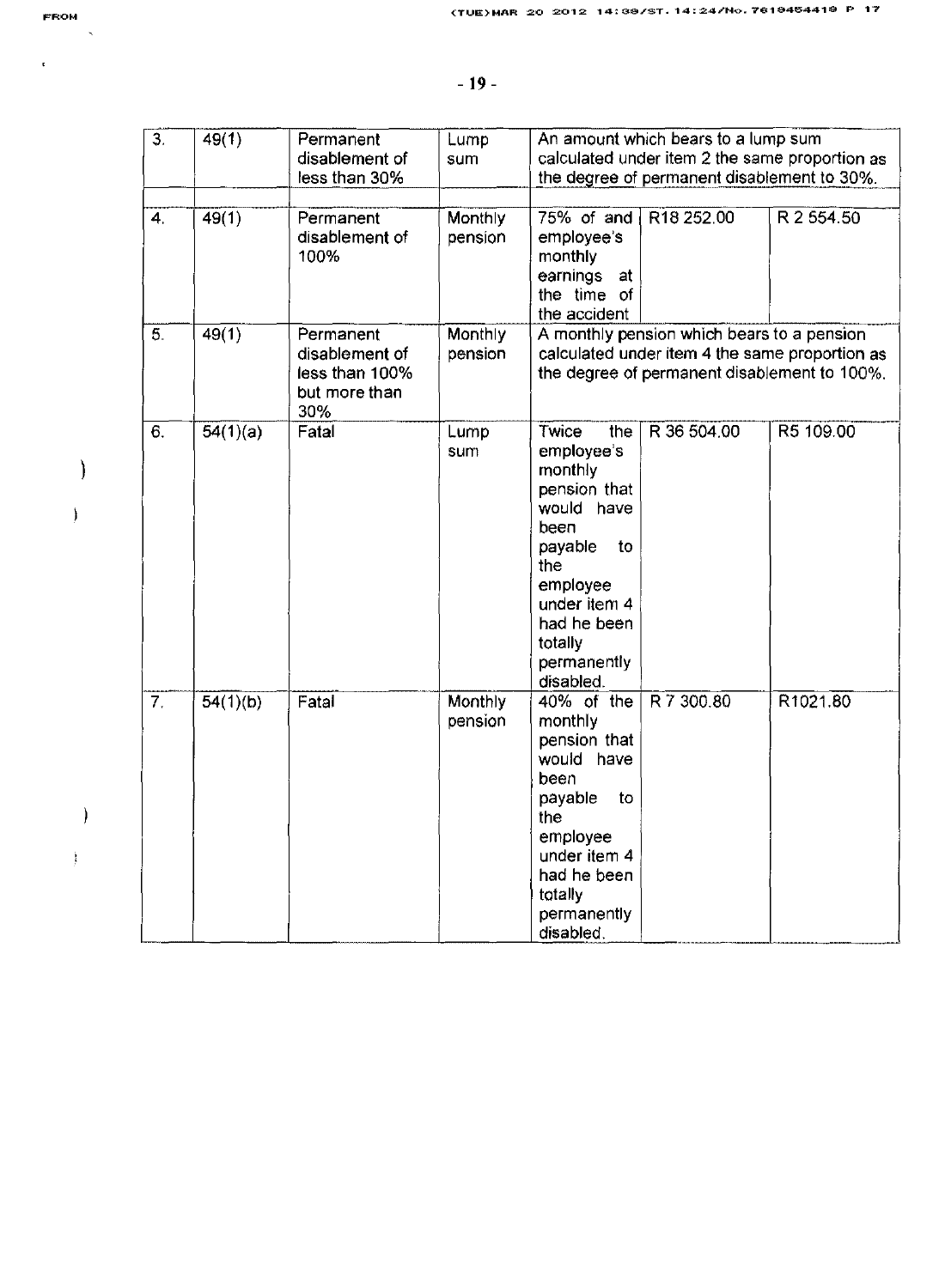| $\overline{8}$ .  | 54(1)(c)     | Fatal             | Monthly   | $20\%$ of the   | R 3 650.40 | R510.90 |
|-------------------|--------------|-------------------|-----------|-----------------|------------|---------|
|                   |              |                   | pension   | monthly         |            |         |
|                   |              |                   |           | pension that    |            |         |
|                   |              |                   |           | would have      |            |         |
|                   |              |                   |           | been            |            |         |
|                   |              |                   |           | payable<br>to   |            |         |
|                   |              |                   |           | the             |            |         |
|                   |              |                   |           | employee        |            |         |
|                   |              |                   |           | under item 4    |            |         |
|                   |              |                   |           | had he been     |            |         |
|                   |              |                   |           | totally         |            |         |
|                   |              |                   |           | permanently     |            |         |
|                   |              |                   |           | disabled, to    |            |         |
|                   |              |                   |           | each child.     |            |         |
| 9.                | 54(1)(d)(ii) | Fatal             | Lump      | Percentage      |            |         |
|                   |              |                   | sum       | dependence      |            |         |
|                   |              |                   |           | as portion of   |            |         |
|                   |              |                   |           | R106 158        |            |         |
| 10.               | 54(2)        | Fatal             | Funeral   | A               |            |         |
|                   |              |                   | costs     | reasonable      |            |         |
|                   |              |                   |           | amount for      |            |         |
|                   |              |                   |           | funeral         |            |         |
|                   |              |                   |           | costs to<br>- a |            |         |
|                   |              |                   |           | maximum of      |            |         |
|                   |              |                   |           | R13 716 or      |            |         |
|                   |              |                   |           | the<br>actual   |            |         |
|                   |              |                   |           | amount,         |            |         |
|                   |              |                   |           | whichever is    |            |         |
|                   |              |                   |           | the lesser.     |            |         |
| 11.               | 63(1)(a)     | Minimum for free  | To be     | Minimum for     |            |         |
|                   |              | food and quarters | included  | free<br>food    |            |         |
|                   |              |                   | in        | R189.00 per     |            |         |
|                   |              |                   | earnings  | month<br>and    |            |         |
|                   |              |                   |           | minimum for     |            |         |
|                   |              |                   |           | free            |            |         |
|                   |              |                   |           | quarters        |            |         |
|                   |              |                   |           | R84.00<br>per   |            |         |
|                   |              |                   |           | month.          |            |         |
| $\overline{12}$ . | 28           | Constant          | Monthly   | Minimum         |            |         |
|                   |              | attendance        | allowance | amount of       |            |         |
|                   |              | allowance         |           | R1449.00        |            |         |
|                   |              |                   |           | per month       |            |         |

 $\ddot{\phantom{1}}$ 

 $\overline{\phantom{a}}$ 

 $\begin{array}{c} \end{array}$ 

 $\bar{\mathbf{j}}$ 

 $\hspace{0.1cm}$  )

 $\Big)$